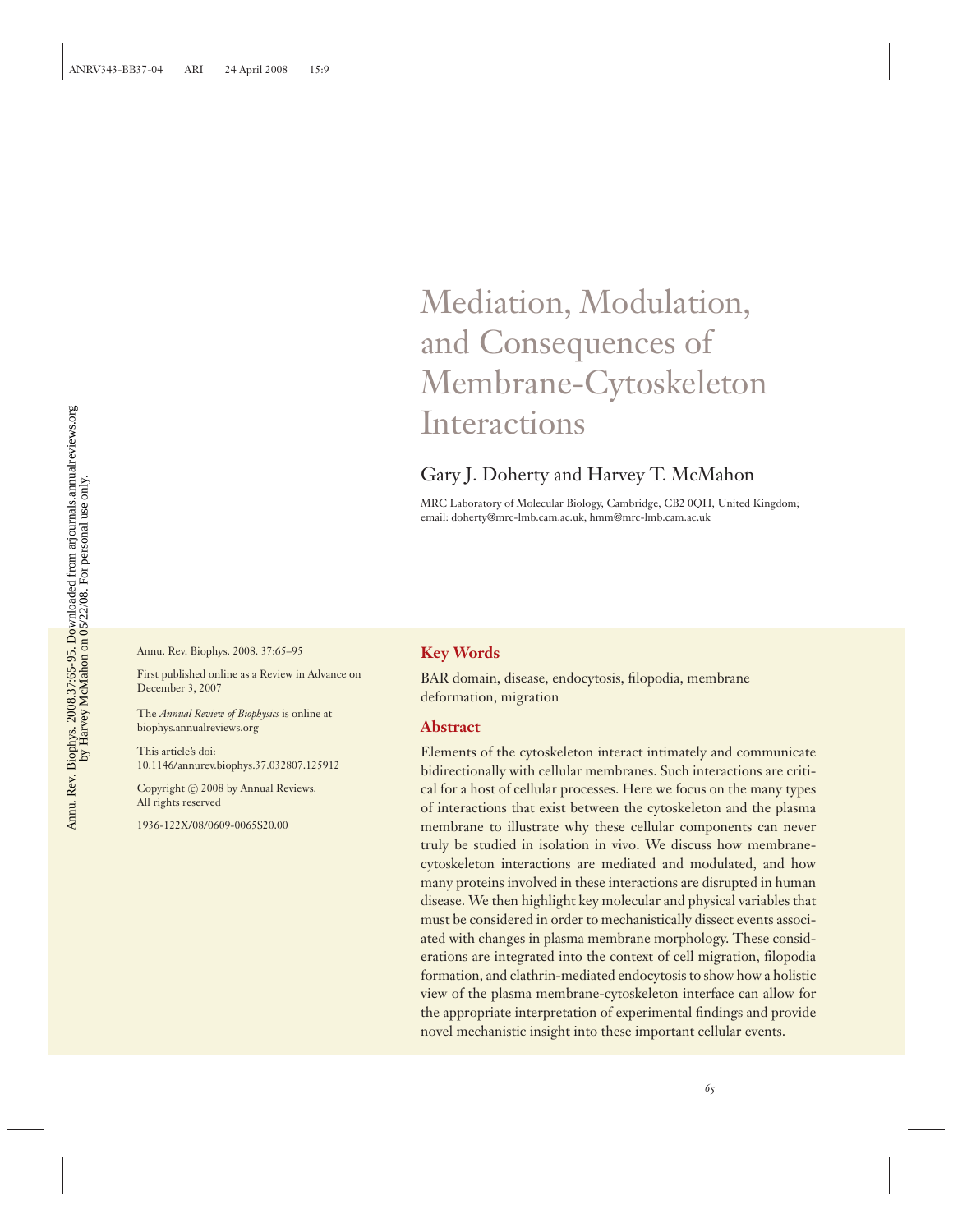#### **Contents**

| INTRODUCTION                          | 66 |
|---------------------------------------|----|
| <b>INTERPLAY BETWEEN</b>              |    |
| CYTOSKELETAL ELEMENTS,                |    |
| <b>SMALL G-PROTEINS, AND</b>          |    |
| THE PLASMA MEMBRANE                   | 67 |
| <b>Cytoskeletal Elements Interact</b> |    |
| with the Plasma Membrane              | 67 |
| Interplay Between Cytoskeletal        |    |
| Filaments                             | 69 |
| Small G-Proteins at the Plasma        |    |
| Membrane Regulate the                 |    |
| Cytoskeleton                          | 69 |
| Regulation of the Plasma              |    |
| Membrane by Small G-Proteins          | 70 |
| Plasma Membrane Lipids Provide        |    |
| Directionality to Actin               |    |
| Polymerization                        | 70 |
| WASP and WAVE Act as                  |    |
| Coincidence Detectors to              |    |
| Control Actin Nucleation at the       |    |
| Plasma Membrane                       | 70 |
| Regulation of Other Cytoskeletal      |    |
| Regulators by the Plasma              |    |
| Membrane                              | 71 |
| <b>MEDIATION AND</b>                  |    |
| <b>MODULATION OF</b>                  |    |
| <b>MEMBRANE-</b>                      |    |
| <b>CYTOSKELETON</b>                   |    |
| <b>INTERACTIONS AND THEIR</b>         |    |
| <b>IMPORTANCE IN HUMAN</b>            |    |
| DISEASE                               | 72 |
| Myriad Links Between the              |    |
| Membrane and the                      |    |
| Cytoskeleton                          | 72 |
| Some Cytoskeletal Elements and        |    |
| Motor Proteins May Interact           |    |
| with Membranes Directly               | 72 |

| <b>Transmembrane Proteins</b>        |    |
|--------------------------------------|----|
| Link Membranes to                    |    |
| the Cytoskeleton                     | 72 |
| Membrane-Associated Proteins         |    |
| and the Cytoskeleton                 | 74 |
| Membrane Blebbing and Tether         |    |
| Formation Might Be Used to           |    |
| <b>Identify Mediators/Modulators</b> |    |
| of Local Membrane-                   |    |
| Cytoskeleton Interactions            | 75 |
| <b>CONSEQUENCES OF</b>               |    |
| <b>MEMBRANE-</b>                     |    |
| <b>CYTOSKELETON</b>                  |    |
| INTERACTIONS                         | 76 |
| Membrane-Cytoskeleton                |    |
| <b>Interactions Control Membrane</b> |    |
| Diffusion and Order                  | 76 |
| Membrane-Cytoskeleton                |    |
| <b>Interactions Control</b>          |    |
| Membrane Tension                     | 77 |
| Membrane-Cytoskeleton                |    |
| <b>Interactions in Global Cell</b>   |    |
| Shape/Volume Regulation              | 77 |
| Membrane-Cytoskeleton                |    |
| <b>Interactions Dynamically</b>      |    |
| Control Plasma Membrane              |    |
| Morphology                           | 78 |
| Membrane Deformation at the          |    |
| Leading Edge                         | 79 |
| Not Just the Cytoskeleton: There     |    |
| Are Other Ways to Bend a             |    |
| Membrane                             | 80 |
| Filopodia                            | 82 |
| <b>Integrating Theory and</b>        |    |
| <b>Experiment to Understand</b>      |    |
| Endocytosis                          | 83 |
|                                      |    |

#### **INTRODUCTION**

From one perspective, the plasma membrane of mammalian cells can be considered a barrier to diffusion that is sufficiently flexible to be permissive to changes in its shape that are

induced by the regulated assembly of intracellular cytoskeletal elements. From another perspective, the plasma membrane can be viewed as a highly regulated, heterogeneous environment that functions as an active participant in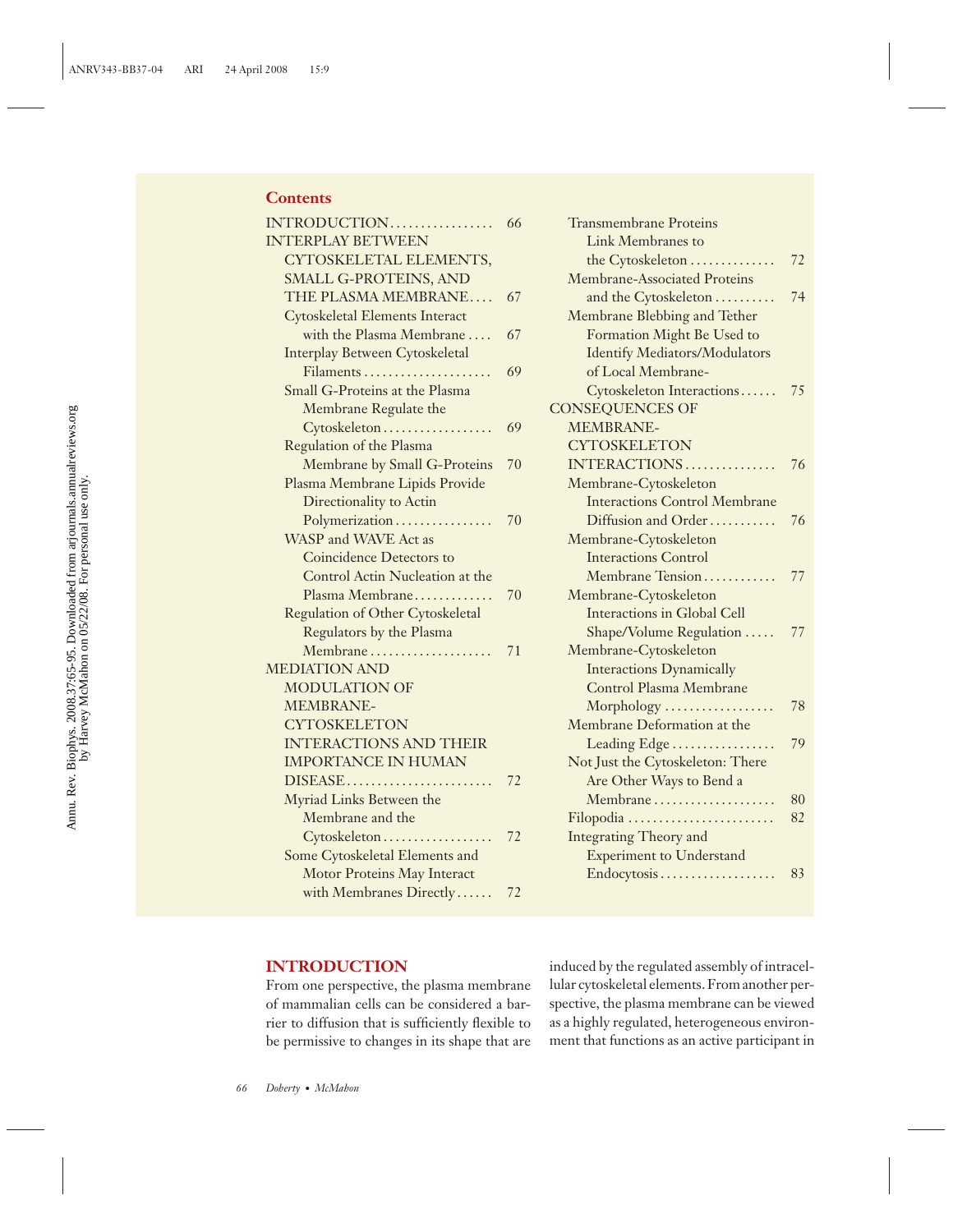interactions with the outside world and provides a highly dynamic platform that controls its own local morphology through the regulated assembly of permissive, stabilizing cytoskeletal elements. To appreciate how cells regulate their myriad morphologies and communicate with the outside world (e.g., through adhering to surrounding cells or extracellular matrix, sensing and responding to the local environment through the exo-endocytic cycle, or migrating in response to chemotactic stimuli), a thorough understanding of the nature of the interface between the cell membrane and the cytoskeleton is of paramount importance. A great deal of work has examined this interface to attempt to understand, at a mechanistic level, how processes that require maintenance of, or changes in, plasma membrane morphology are mediated. These studies have discovered that cytoskeletal elements interact intimately and bidirectionally with the plasma membrane and that neither can therefore truly be studied in isolation in vivo.

Enormous bodies of literature have fostered our current understanding of membrane biology, the cytoskeleton, and signaling pathways that regulate membranes and cytoskeleton components, and we draw the reader's attention to numerous excellent reviews regarding the mechanisms and regulation of cytoskeleton polymerization, the functions and regulation of plasma membrane lipids, and small G-protein signaling pathways (26, 45, 59, 61, 114, 122, 146). Here we focus predominantly on the mechanisms by which plasma membrane shape changes can occur and be maintained through the regulation of membrane-cytoskeleton interactions. We begin with a discussion of the interplay that occurs between the plasma membrane, small G-proteins, and cytoskeletal elements before focusing on the nature and then the consequences of membrane-cytoskeleton interactions. We then consider at the mechanistic level how an appreciation of these interactions can be integrated with biochemical and cell biological findings in events where plasma

membrane deformation occur, with emphasis on clathrin-mediated endocytosis. This review is intended to emphasize something of the complexity of the network of interactions that cell biologists study, to illustrate the importance of studying the membrane and the cytoskeleton together as part of a single system to decode mechanistic information, and to provide a framework within which certain experiments can be appropriately interpreted and approached.

## **INTERPLAY BETWEEN CYTOSKELETAL ELEMENTS, SMALL G-PROTEINS, AND THE PLASMA MEMBRANE**

#### **Cytoskeletal Elements Interact with the Plasma Membrane**

Filamentous cytoskeletal elements interact intimately with the plasma membrane at a wide variety of cellular locations, including very highly curved regions of the plasma membrane and sites of adhesion to the cellular surroundings (**Figure 1**). There are many types of actin-based superstructures (both at the morphological and molecular levels), including a mesh of filaments underlying and tightly apposed to the plasma membrane, a dense network of highly branched actin filaments at the leading edge of migratory cells, long bundles of actin cables (stress fibers) that are usually anchored to sites of adhesion, actinrich structures associated with membrane invaginations in endocytic and phagocytic structures, and long unbranched actin filaments found in filopodia. These structures are often highly dynamic and regulate interactions of cells with their environments.

In fibroblasts, microtubule (MT) minus ends are located at a centrosome or MT organizing center, usually found in a juxtanuclear location. In polarized epithelia, MTs are predominantly oriented in an apico-basal axis, with their minus ends located toward the apical surface and their plus ends toward the basal surface. Some MTs are also oriented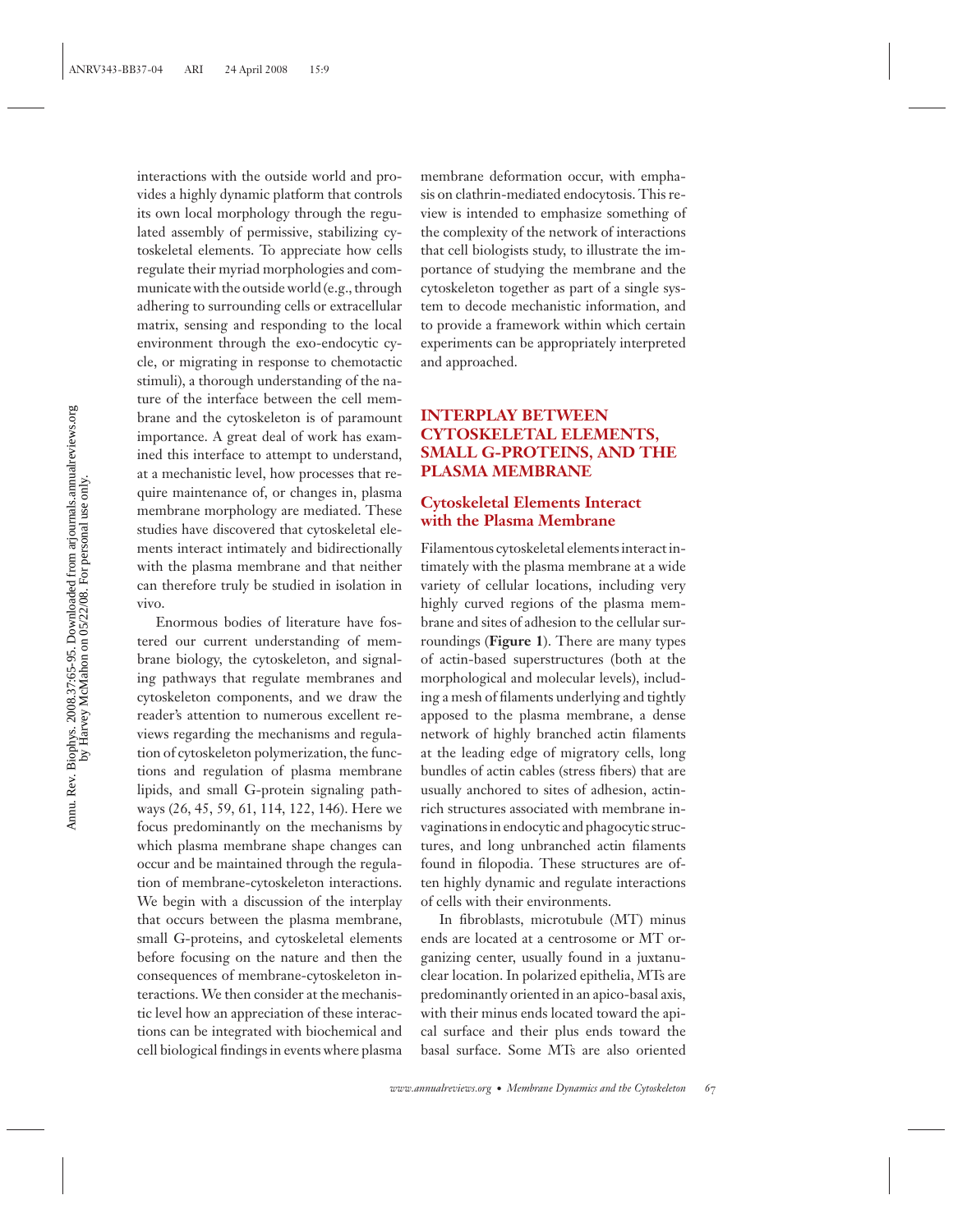

#### **Figure 1**

The array of membrane-cytoskeleton interactions in mammalian cells. Schematic diagram illustrating the main types of cellular locations where membrane-cytoskeleton interactions are formed.

roughly normal to this axis at the apices and bases of columnar epithelia. A variety of MTassociated proteins regulate the assembly and disassembly of MTs (22, 25, 51), and some of these proteins interact with membranes or membrane-localized proteins to anchor MTs. In addition to important roles of MTs in the trafficking of intracellular organelles to and from the plasma membrane, MTs communicate extensively with the plasma membrane,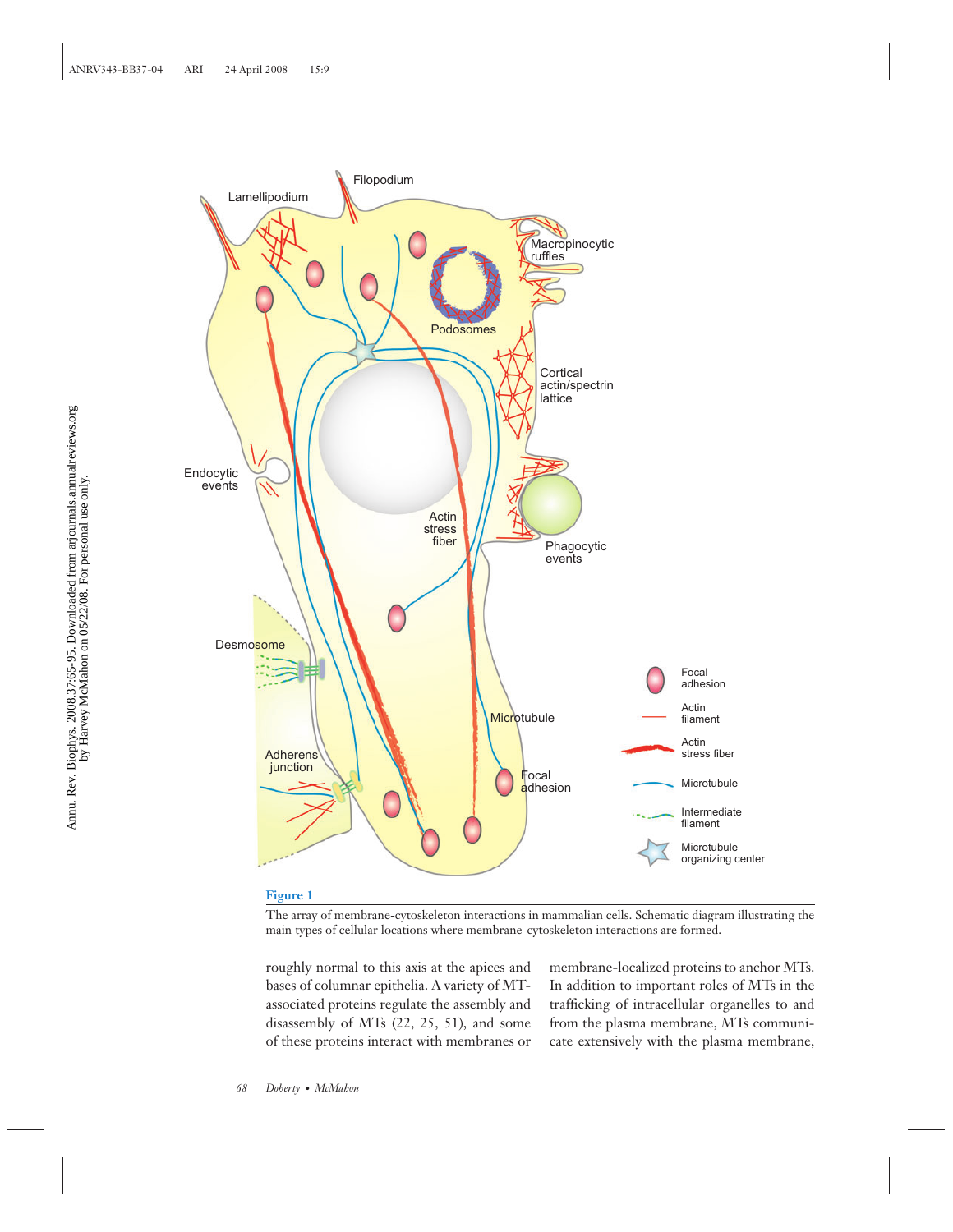where they can be captured and stabilized. This has been studied in most detail at sites of adhesion to the cell's surroundings (36, 65).

Intermediate filaments (IFs), of which there are many differentially expressed subtypes, are dynamic structures but turn over much more slowly than do actin filaments or MTs. In addition to their important roles in intracellular organelle positioning and dynamics (151), IFs can interact tightly with the plasma membrane, particularly at sites of cell-cell and cell-matrix adhesion at desmosomes and hemidesmosomes (73). Each IF type likely participates in the production and maintenance of particular cellular morphologies through their membrane attachments and their resistance to mechanical stress.

#### **Interplay Between Cytoskeletal Filaments**

While actin, MT, and IF cytoskeletal elements are structurally distinct and are honed for specific functions, they are also interdependent. Depolymerization of MTs disrupts the polarity of the actin cytoskeleton and promotes stress fiber and focal adhesion formation (6). Actin depolymerization has little gross effect on MT polarity (87), but because MTs appear to be guided by actin stress fibers toward cellmatrix adhesion sites (75) and because actin is necessary for the formation of such sites, actin depolymerization affects MT targeting. Both actin filaments and IF components such as vimentin fibrils appear to undergo transport by motors along MTs (117, 137), and several MT-associated proteins bind to actin. The extension of IFs is dependent upon the integrity of the MT cytoskeleton (50), the distribution of which is commonly mimicked by the IF cytoskeleton. Plectin can also directly link IFs to actin and MTs (139) and is mutated in a subset of patients with the blistering skin condition epidermolysis bullosa and a concomitant muscular dystrophy (41), underlining its important role in maintaining tissue integrity.

Such cross talk makes it difficult to fully ascribe the primary nature of the dependence of particular events at the plasma membrane to any single cytoskeletal component because even acute ablation of one type of filament can functionally affect another. These problems are compounded by the fact that acute disruption of one type of cytoskeleton can alter the activation states of small G-proteins (121), which can alter the dynamics of more than one cytoskeletal element. Thus great care should be taken when interpreting results from experiments in which even an acute and pharmacologically specific cytoskeleton disruption has been made.

#### **Small G-Proteins at the Plasma Membrane Regulate the Cytoskeleton**

Small G-protein regulation is tightly coupled to membrane association. At least 14 members of the Rho family of small G-proteins (including the canonical family members RhoA, Cdc42, and Rac1) may act at the plasma membrane (122). RhoGEFs, which stimulate GDP-GTP exchange by Rho family members, activate these proteins on membranes. Their activity is downregulated by RhoGAPs (which stimulate nucleotide hydrolysis), many of which can also associate with membranes. Rho family members mediate their functions in cytoskeletal regulation through activation of a variety of effector proteins (59). These include WASP and WAVE family proteins (which stimulate actin nucleation), formins (which bind to the barbed ends of actin filaments and promote their elongation, inhibit actin filament branching, and regulate MT dynamics), and kinases such as PAKs and Rho kinases (which can regulate cytoskeletal dynamics in a variety of manners).

Communication between small Gproteins and the cytoskeleton is bidirectional and complex. For example, MTs can modulate RhoGEFs (35, 59), and upon MT depolymerization, RhoA becomes rapidly activated (121) (which leads to actin stress fiber production and maintenance), although it is not known precisely how this occurs. Further,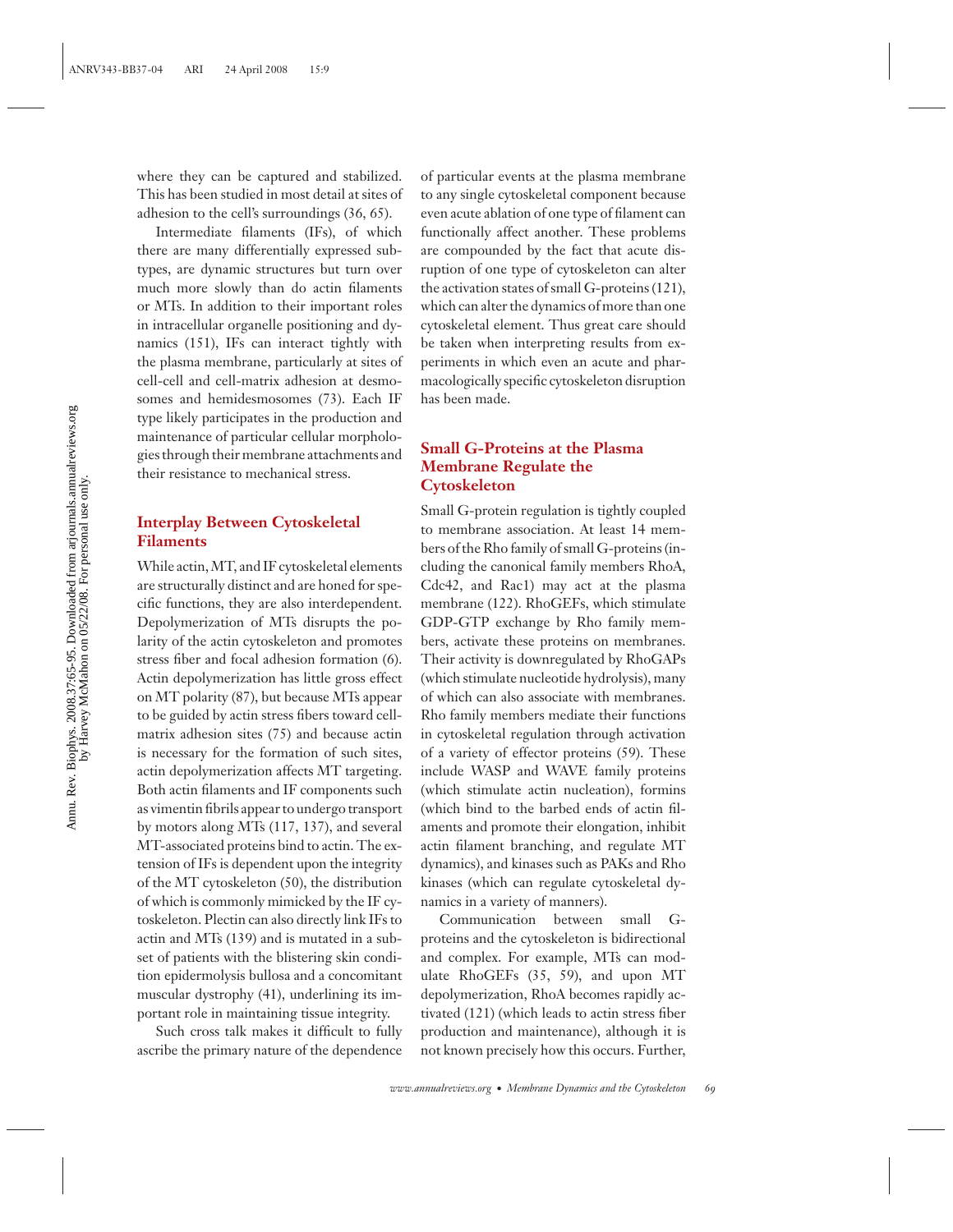RacGTP binds to dimers of tubulin, but not to polymerized tubulin (7), so it may become released upon tubulin polymerization. Because MTs are necessary for many processes, including the trafficking of intracellular membranes, and less-well-understood processes such as focal adhesion disassembly (65), many factors likely contribute to such effects.

#### **Regulation of the Plasma Membrane by Small G-Proteins**

Rho family members can modify plasma membrane phospholipids locally through the regulation of lipid-modifying enzymes, thereby indirectly influencing cytoskeletal dynamics (26, 59). For example, these proteins can control PtdIns $(4,5)P_2$  levels at the plasma membrane by inducing the recruitment of PIP5K [which catalyzes the formation of PtdIns $(4,5)P_2$ ] to the plasma membrane, which may be directly activated at this site by Arf6, which functions with RhoA (and Rho kinase) in its recruitment (55, 106).

Of the six Arf small GTPases, only Arf6 is found at the plasma membrane (31), where it regulates a variety of sites of active membrane deformation primarily through the regulation of local lipid composition (8). In addition to PIP5K, Arf6 effectors also include phospholipase D (PLD), which catalyzes the formation of phosphatidic acid. Because phosphatidic acid stimulates PIP5K (55), and because PtdIns $(4,5)P_2$  activates PLD (111), these effectors likely synergistically favor PtdIns $(4,5)P_2$  formation. Arf6 activation can thereby induce the activation of actinnucleating factors and recruit a multitude of other  $PtdIns(4,5)P_2$ -binding proteins (see below). Arf6 can also recruit Rac1 to the plasma membrane, where it regulates Rac1 activity (through proteins such as ARNO, NM23-H1, and arfaptin2) (18). Arf6 activity is also regulated by a variety of GAP and GEF proteins, many of which can interact with membranes (45, 118).

The regulation of Rho family and Arf6 small G-proteins is centered on the plasma membrane, where they undergo activation and complex cross-regulation in response to extracellular cues. Such regulation ultimately allows for the regulation of membrane and cytoskeletal dynamics, and small G-proteins are already implicated in most cellular events where plasma membrane-cytoskeleton interactions or plasma membrane shape changes (plasma membrane deformations) occur.

#### **Plasma Membrane Lipids Provide Directionality to Actin Polymerization**

In addition to the local activation of small G-proteins and their effectors at the plasma membrane, a number of other crucial proteins that stimulate the nucleation and regulation of actin filaments are activated/inactivated directly by certain plasma membrane phospholipids. This allows for actin polymerization to occur at appropriate sites of the plasma membrane. These phospholipids are turned over locally in response to extracellular cues and are critical for the regulation of membranecytoskeleton interactions. These lipids have many direct and indirect effects on the control of actin dynamics at the plasma membrane. The most important lipids that perform this role are PtdIns $(4,5)P_2$  and PtdIns $(3,4,5)P_3$ [formed from PtdIns $(4,5)P_2$  by PI3K, which is recruited to the plasma membrane upon activation of certain transmembrane receptors (52)], which are bound by a variety of cytoskeletal proteins and regulators (61, 146).

### **WASP and WAVE Act as Coincidence Detectors to Control Actin Nucleation at the Plasma Membrane**

WASP and WAVE family proteins (which include WASP, N-WASP, and WAVE1–3) are small G-protein effectors that are important stimulators of actin nucleation. WASP family proteins become activated by  $Ptdlns(4,5)P_2$ at the plasma membrane (146). N-WASP is widely expressed, whereas WASP expression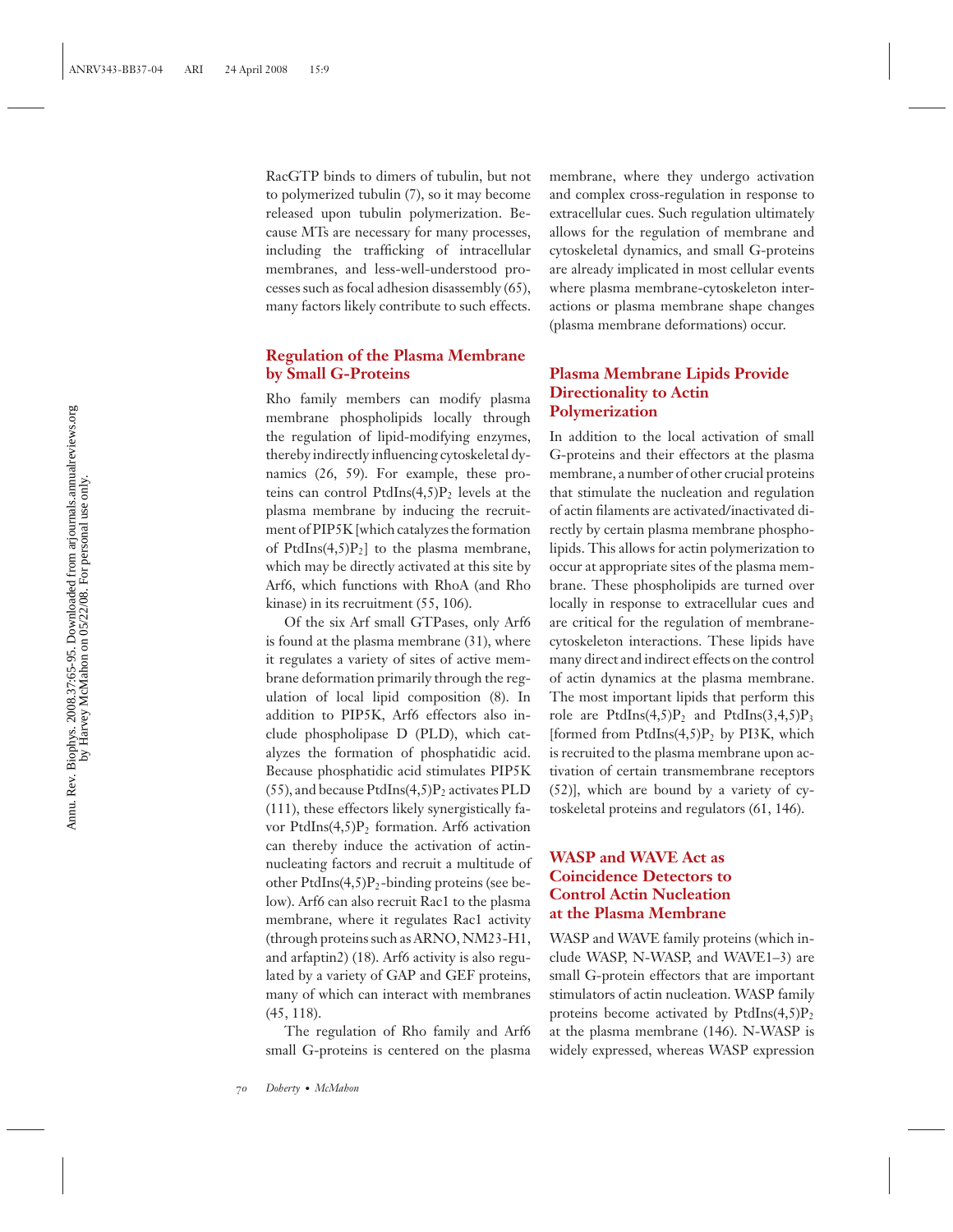is found predominantly in white blood cells, in which it is required for the majority of actin-associated plasma membrane deformation events (24, 66). WASP family proteins can bind to the Arp2/3 complex, leading to its activation. The activated Arp2/3 complex binds to a mother actin filament and nucleates branching of this filament. Because actin nucleation requires the oligomerization of three actin monomers, and the Arp2/3 complex contains two actin monomer-like globular proteins, the binding of a single actin monomer (which is supplied by WASP) by Arp2/3 can stimulate actin nucleation (146).

The N-terminal regions of WASP proteins sterically inhibit their Arp2/3 complex binding ability (123). This inhibition can be stabilized in vitro by binding to WIP (91) and released by the cooperative binding of the membrane-associated small G-protein Cdc42 and PtdIns $(4,5)P_2$  (146). The SH3 domains of membrane-binding proteins such as Toca1 and SNX9 can also bind to N-WASP (54, 161). SH3 domain binding synergizes with PtdIns $(4,5)P_2$  in N-WASP activation (124). All these releasing proteins likely allow coincidence detection at specific target sites in vivo to ensure that only at a membrane with an appropriate lipid and protein microenvironment, produced in response to extracellular cues, are WASP proteins able to stimulate actin nucleation. Actin nucleated by such mechanisms has been shown to remain dynamically associated with membranes in a N-WASP-dependent manner (14).

WAVE proteins are homologous to WASP proteins and are widely expressed, with WAVE1 and WAVE3 being brain-enriched (146). WAVE proteins preferentially and directly associate with  $PtdIns(3,4,5)P_3$  (104). WASP and WAVE proteins differ at their N termini, and WAVE proteins interact with other proteins to form a fully functional and interdependent pentameric WAVE complex. WAVE proteins lack the small G-proteinbinding domain present in WASP proteins and do not appear to interact with small G-proteins directly, but the complex is capable of binding to activated Rac through one of the complex components, SRA1 (72). The complex can also activate Arp2/3 in a phosphorylation-dependent manner (70).

The differential promotion of WASP/ WAVE family-stimulated actin nucleation by PtdIns(4,5)P<sub>2</sub>/PtdIns(3,4,5)P<sub>3</sub> is likely critical for the spatiotemporal restriction of their nucleating activities. WASP and WAVE proteins are implicated in a wide variety of plasma membrane deformation events, but the plasma membrane is also important in controlling many other elements that command actin polymerization events.

#### **Regulation of Other Cytoskeletal Regulators by the Plasma Membrane**

Other actin regulatory proteins are regulated by phospholipid binding in addition to nucleating factors. Binding of gelsolin, capping protein, profilin, and cofilin to  $Ptdlns(4,5)P<sub>2</sub>$ releases these proteins from actin (26, 61). Such regulation likely permits rapid polymerization at the membrane-filament interface. PtdIns $(4,5)P_2$  also releases the autoinhibition of the actin cross-linking α-actinin homodimer (60). This allows it to interact with other proteins and releases its actinbinding site. This form of release is similar to that which occurs in WASP family proteins and is also found in vinculin, talin, and ERM (ezrin, radixin, and moesin) family proteins (60). These proteins might link Factin filaments to  $Ptdlns(4,5)P_2$ , each other, or both. It is not known, however, if phosphoinositides and actin can bind simultaneously to these proteins in vivo. Filamin crosslinks actin filaments and binds membranes strongly in a phosphoinositide-independent manner. Its cross-linking activity is negatively regulated by phosphoinositides (40). Phospholipids can also influence small G-protein activity directly and indirectly, for example, by changing the preferred small G-protein targets of RhoGAPs (83).

Overall, increased  $PtdIns(4,5)P_2$  promotes net actin polymerization, and upon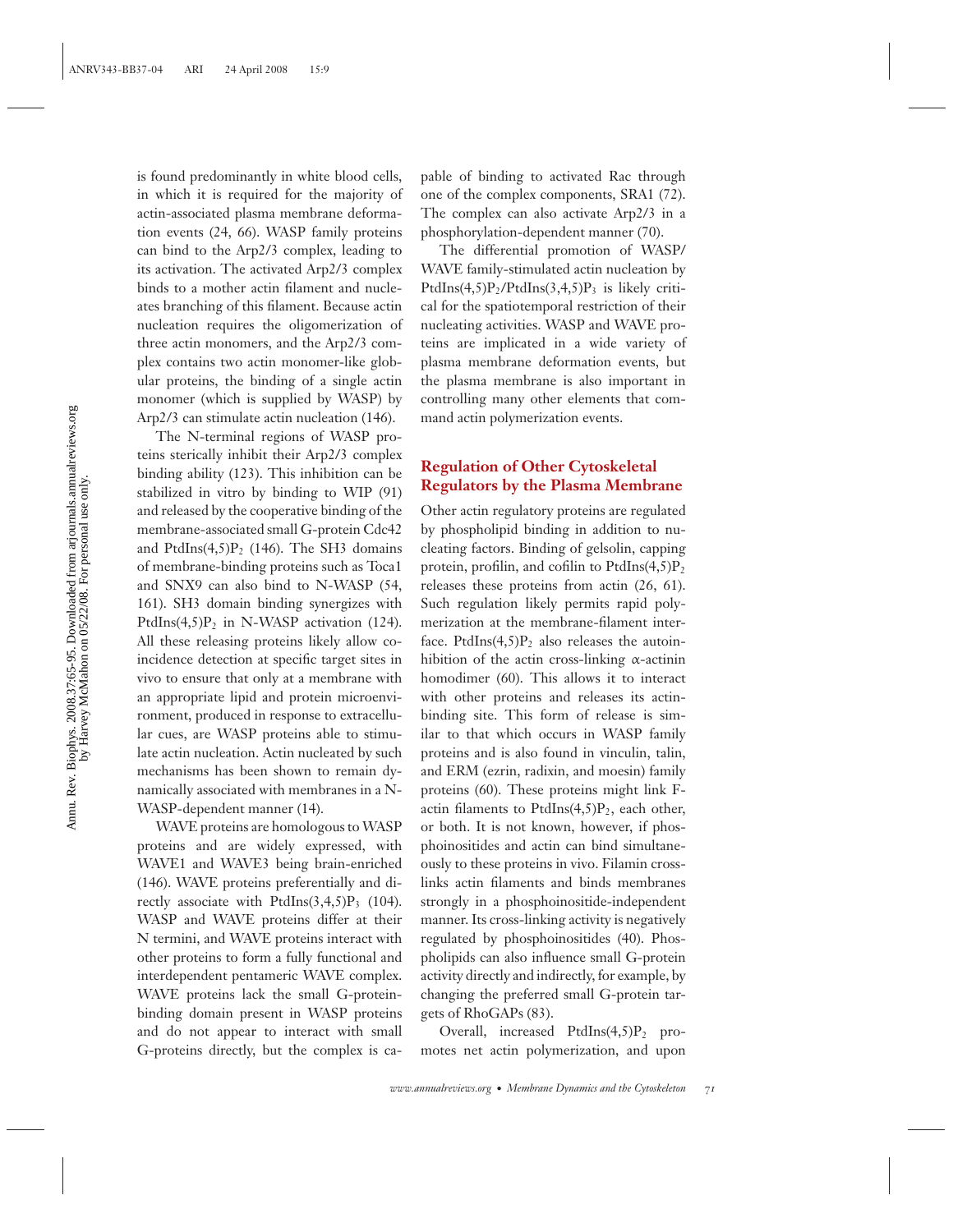PtdIns $(4,5)$ P<sub>2</sub> depletion, net actin disassembly and detachment of actin from membranes occur (162). Lipids regulate other cytoskeletal elements in less-well-understood manners. For example, MTs are captured by domains rich in PtdIns $(4,5)P_2$  in vivo (47), but how this is precisely mediated by proteins that associate with MT tips is unclear.

### **MEDIATION AND MODULATION OF MEMBRANE-CYTOSKELETON INTERACTIONS AND THEIR IMPORTANCE IN HUMAN DISEASE**

#### **Myriad Links Between the Membrane and the Cytoskeleton**

Many proteins link cellular membranes to the cytoskeletal machinery. Given the range of the types of membrane-cytoskeleton interactions that occur, the functions of these proteins must be controlled by regulated networks of interaction that precisely orchestrate their assembly and activity. Although there are direct linkages between cytoskeletal components and the membrane, many proteins can function as adaptors between cytoskeletal components and the membrane. Such an arrangement usually results in additional layers of regulation and specificity, and complexes of adaptor proteins allow tighter interactions between cytoskeletal components and the plasma membrane. The main types of interactions that occur are summarized in **Figure 2**.

#### **Some Cytoskeletal Elements and Motor Proteins May Interact with Membranes Directly**

Cytoskeletal components with domains (such as PH superfamily domains) that interact with specific phosphoinositides are strong candidates for mediating important membranecytoskeleton linkages, and these include filament components such as high-molecularweight forms of β-spectrin/fodrin as well as unconventional myosins. MyosinVII interacts with the focal adhesion component talin with which it appears to participate in adhesion (154), while myosinX binds β-integrins, can link these to MTs, and appears to be required for integrin-mediated cell-matrix adhesion (140). MyosinX is also involved in filopodial production and the extension of pseudopods around a phagocytic cup. MyosinXVa brings whirlin to the tips of hair cell stereocilia in the ear (3) and is required for hearing (82). It is not known whether these proteins can perform functions distinct from intracellular membrane trafficking, but they are often concentrated at sites of membranecytoskeleton interactions, implying that they are not simply transporters.

## **Transmembrane Proteins Link Membranes to the Cytoskeleton**

Transmembrane proteins likely have major roles in regulating the nature of their surrounding lipids by preferential interactions with certain lipids and, if locally concentrated, may also contribute to local membrane curvature (93) (and therefore membrane deformation). Moreover, transmembrane proteins transduce signals from the cellular exterior into signaling cascades, which can indirectly affect cytoskeletal elements. The importance of posttranslational modifications of membrane-cytoskeleton interactions through signaling pathways should not be ignored but falls beyond the scope of this review. Here we consider roles for transmembrane proteins in mediating membrane-cytoskeleton interactions either directly or though associated adaptor proteins or adaptor complexes.

The EGF receptor can bind to actin directly (and this appears to negatively regulate its activation), and actin binding is dramatically enhanced by adaptor proteins (147), and indirect interactions likely allow for greater regulation. Commonly, transmembrane transporters and channels are tightly coupled to the actin cytoskeleton.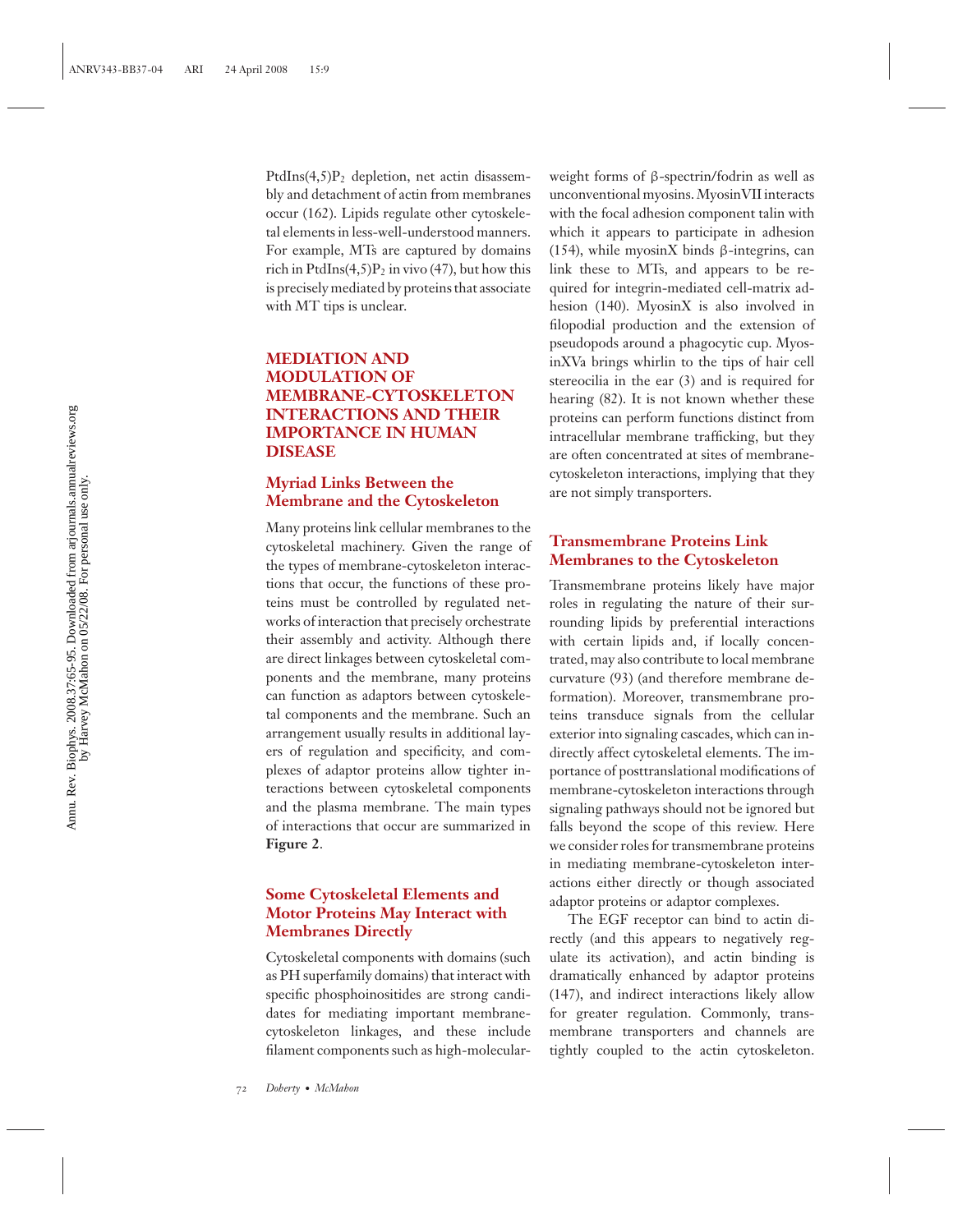

**Figure 2**

Schematic diagram illustrating how the main types of membrane-cytoskeleton interactions in mammalian cells are mediated.

For example, Band3 (a Cl<sup>−</sup>/HCO<sub>3</sub><sup>−</sup> countertransporter that is the most common integral protein of the erythrocyte membrane) is intimately linked to the spectrin-actin lattice that constitutes the erythrocyte's highly flexible cytoskeleton. A major mediator of this interaction is ankyrin-R, which directly binds spectrin and Band3. Membrane-cytoskeleton linkages are likely stabilized here by pallidin, which binds Band3, spectrin, and ankyrin-R, and by the FERM domain-containing Band 4.1, which stabilizes the spectrin-actin interaction and interacts with another transmembrane protein, glycophorinC. These interactions are reviewed in Reference 5.

The nonerythrocytic spectrin homolog fodrin also appears to be intimately linked to both other cytoskeletal components and membranes. Fodrin can bind actin, ankyrins, transmembrane proteins including various glutamate receptors and polycystin1, as well as calpactin (which binds both membranes and actin) and plectin (a plakin that binds actin, IFs, MTs, spectrins, integrins, and the EGF receptor). Ankyrins likely play important roles as adaptors for membrane-cytoskeleton interactions globally (reviewed in Reference 100). These can link the plasma membrane to the cytoskeleton in epithelial cells and can bind tubulin and membrane proteins including the cell-cell adhesion protein E-cadherin and the Na+/K<sup>+</sup> ATPase. The Na+/K<sup>+</sup> ATPase redistributes to cell-cell contacts in the presence of the E-cadherin uvomorulin (94), and ankyrin-G also binds  $Na<sup>+</sup>$  channel β-subunits, which have roles in cell-cell adhesion (88). IFs may bind both spectrin and actin and therefore communicate directly with the spectrin-actin cytoskeleton.

Given the abundance and strength of cellcell and cell-matrix adhesion sites, they contribute extensively to membrane-cytoskeleton interactions in vivo. Cadherins mediate cellcell contact at adherens junctions. The classical view is that ligation of cadherins results in the recruitment of β-catenin, which through α-catenin may link these sites to the actin cytoskeleton [which is required for these sites to grow and to be maintained and which is controlled by Rac1/Cdc42 (13, 80)]. This view is likely too simplistic (157), and many other proteins have been implicated in the formation of these sites. Focal adhesions are major mediators of cell-matrix interactions and are formed upon integrin ligation by the extracellular matrix. These mature in a RhoAdependent manner. A panoply of proteins (including vinculin and others discussed above) mediate the linkage of the membrane at these sites to actin stress fibers (163).

It is important to study membranecytoskeleton interactions not only because of their critical roles in cell biology, but also because many of these interactions are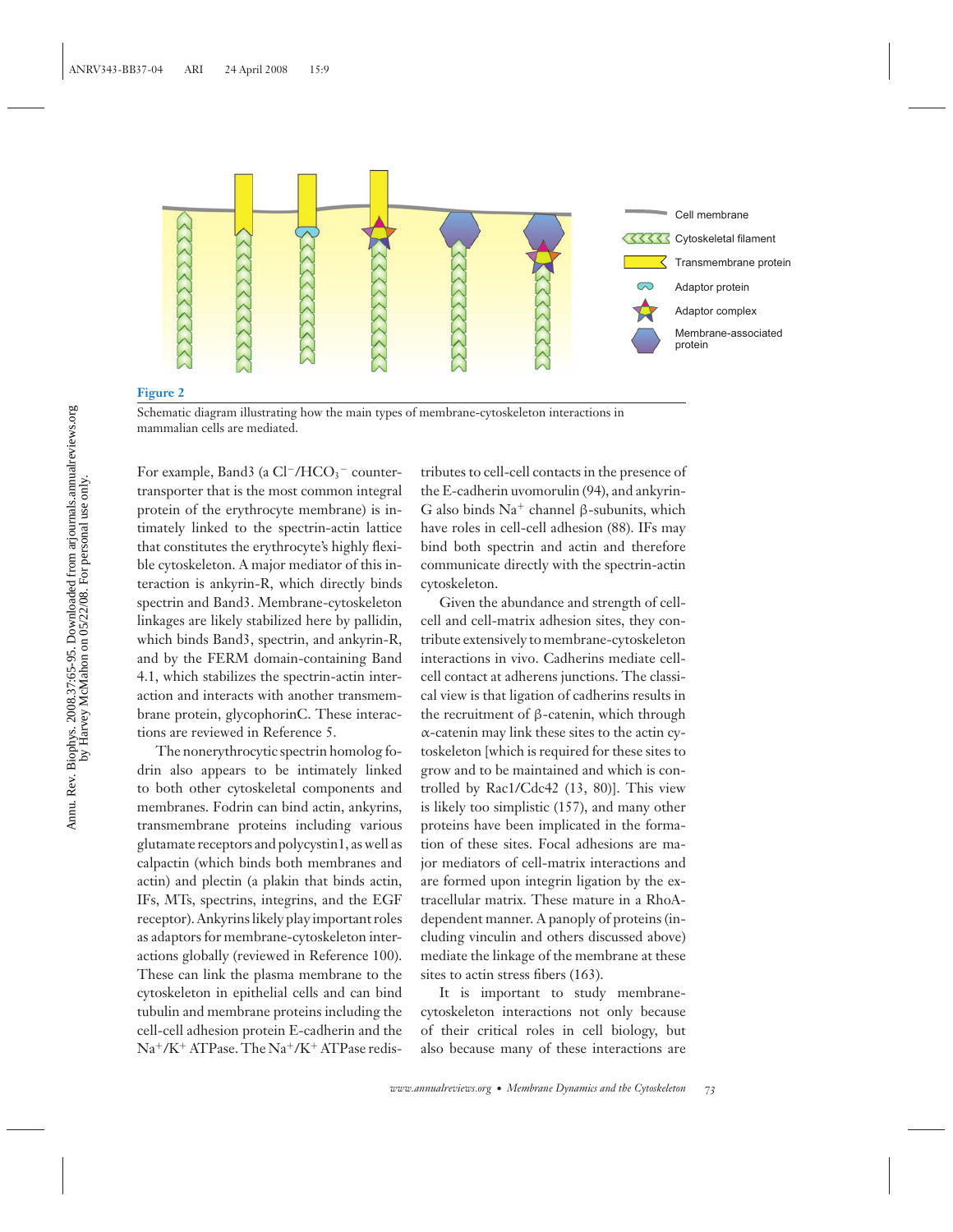disrupted or modified in disease. For example, the importance of the myriad links mediating spectrin-actin-membrane interactions in erythrocytes is demonstrated by the variety of defects in these interactions that result in hereditary spherocytosis (HS) (33). In this condition, erythrocytes lose their characteristic biconcave disc morphologies and instead are roughly spherical with an increased surface area/volume ratio. The morphologies of erythrocytes from patients with HS mimic those adopted by erythrocytes in hypotonic solutions, which likely also disrupt membrane-cytoskeleton interactions.

Cells that are exogenously forced to change their morphology ordinarily revert back to their former morphology after removal of the force. This is dependent on the presence of membrane-cytoskeleton interactions that revert the cell to its most relaxed state after deformation, thereby providing a morphological memory. When these interactions are disrupted, such as occurs in hereditary elliptocytosis, this memory is lost. Mutations resulting in this disease are found in a set of proteins similar to those that result in HS, but at different sites (23). Erythrocytes carrying these mutated proteins cannot reform their biconcave disc morphologies after passing through capillaries (in which erythrocytes ordinarily assume elliptical shapes). Both spherical and elliptical erythrocytes are broken down in the spleen much faster than erythrocytes with normal morphologies.

Another example of the disruption of membrane-cytoskeleton interactions in disease is that which occurs upon cell insult, for example, after axonal injury. Calpain is an important  $Ca^{2+}$ -activated protease that has roles in the disruption of membrane-cytoskeleton interactions. Upon axonal injury, this protease appears to cleave spectrin (9), and this may result in membrane blebbing and cell death in injured neurons.

Our final examples discuss diseases associated with defects in cell-cell and cell-matrix adhesion. Antibodies in a group of autoimmune disorders known as pemphigus attack specific cadherins (desmogleins) in epithelial desmosomes, leading to blistering of the skin (46). Mutations in desmoplakin (which links IFs to the desmosome) cause skin, hair, and heart conditions, including a variety of epidermolysis bullosa (OMIM: 125647). In skeletal muscle, the dystrophin-associated protein complex (or costamere) links extracellular matrix to intracellular actin cables and is critical for skeletal muscle integrity (reviewed in Reference 34). In these complexes,  $\alpha$ dystroglycan binds to basement membrane matrix, as well as to the transmembrane protein β-dystroglycan, which also binds to dystrophin. Dystrophin binds directly to actin, and this complex (and many other proteins present) couples the Z-disc of the sarcomere to the extracellular basement membrane. Mutations in dystrophin lead to muscular dystrophy.

#### **Membrane-Associated Proteins and the Cytoskeleton**

We have discussed the importance of transmembrane proteins in mediating membranecytoskeleton interactions, but many multidomain proteins can also mediate such linkages. For example, many proteins have regions that can dynamically interact with membranes (e.g., through PH superfamily domains, FYVE domains, C2 domains, ANTH/ENTH domains, or basic regions) and regions that can interact with cytoskeletal components. Some of these proteins are important regulators of membranecytoskeleton interactions at sites of distinct lipid composition (and bilayer curvature). Proteins such as vinculin, talin, and ERM (ezrin/radixin/moesin) family proteins are found at sites of membrane-cytoskeleton interaction, where they bind both phosphoinositides [usually  $PtdIns(4,5)P_2$ ] and actin. Ena/VASP family proteins can also bind to membranes and actin and are also important regulators of actin polymerization (130). All these proteins have other interactions with mediators and modulators of actin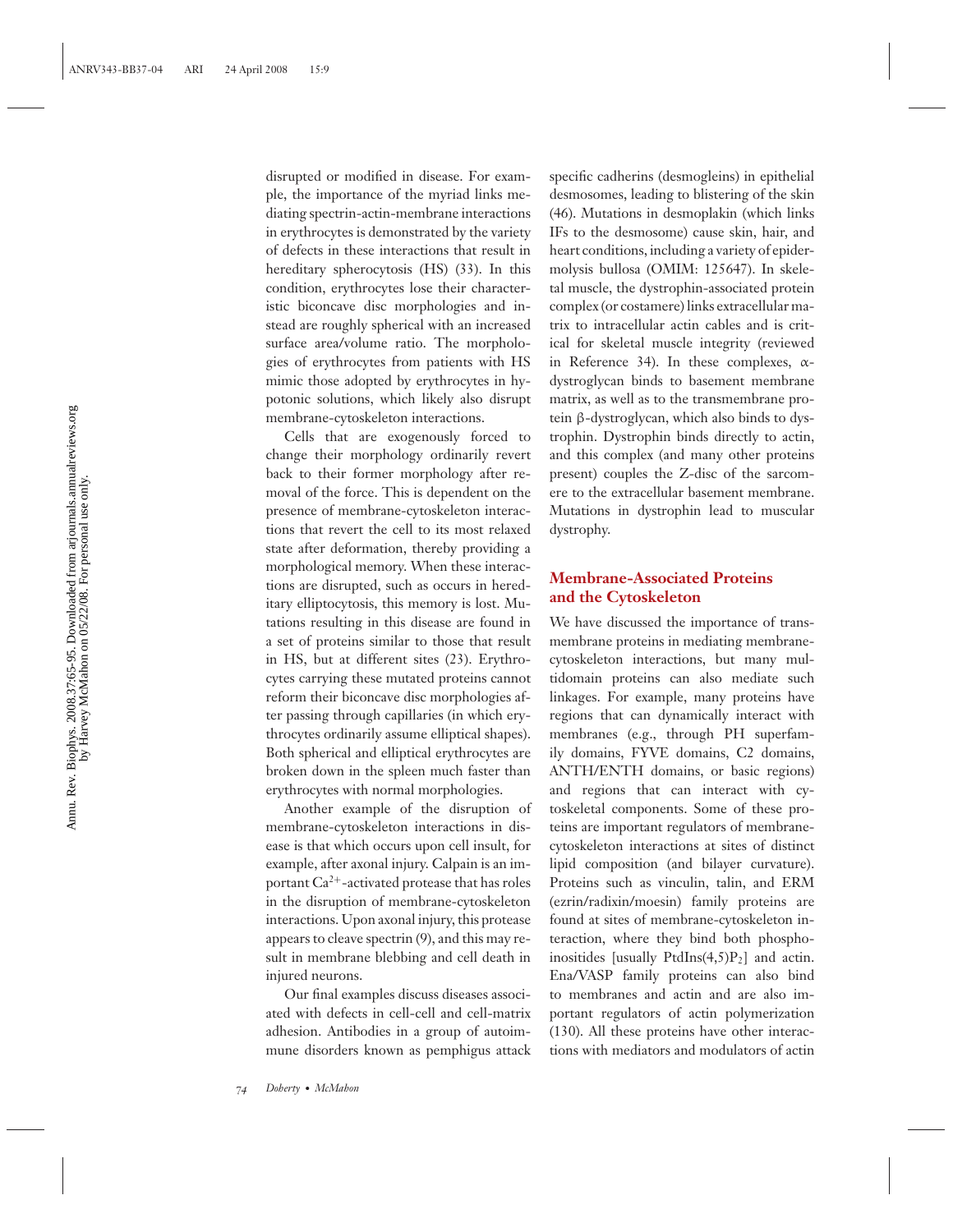polymerization, and mutations in some of these proteins are strongly linked to human disease. Mutations in vinculin lead to dilated cardiomyopathy (105), radixin is essential for normal cochlear stereocilia (71) [and mutations in this protein result in hereditary deafness (69)], and mice lacking ezrin have abnormal morphogenesis of intestinal villi (127).

A large group of proteins  $(>70)$  in the human proteome have both canonical lipid-binding domains and GAP/GEF domains active against Rho/Arf family small Gproteins. Proteins of this type that act at the plasma membrane (as opposed to those targeted to other intracellular membranes) are prime candidates for modulating membranecytoskeleton interactions through regulation of plasma membrane-associated small Gproteins. These include the RhoGEF intersectin proteins and various proteins of the ArfGAP centaurin family. Many proteins of this type are mutated in human disease, including BCR [the fusion partner of Abl in the leukemogenic Philadelphia chromosome (136)] and FGD proteins [FGD1 is mutated in faciogenital dysplasia, which comprises a variety of facial and other malformations (OMIM: 300546); FGD4 is mutated in a demyelinating form of Charcot-Marie Tooth neuropathy (OMIM: 611104)]. Other proteins of this type include oligophrenin [which is required for dendritic spine morphology (49) and is commonly mutated in syndromic mental retardation (OMIM: 300127)] and the vav oncogenes and sos family proteins [mutations in sos1 are found in gingival fibromatosis and a subset of Noonan syndrome patients—this latter disease is characterized by facial dysmorphism and a short stature, with heart and skeletal muscle abnormalities (OMIM: 182530)]. Although some of these diseases may be due to the loss of other regions of these proteins, the potential for these proteins to modulate important membrane-cytoskeleton interactions must not be overlooked. A large number of other proteins with GAP/GEF activity (or cytoskeleton-binding regions) may interact with membranes through noncanonical lipid-binding regions, through posttranslational modifications, or via adaptor proteins or complexes. These interactions should be identified and investigated for their effects on membrane-cytoskeleton linkages.

#### **Membrane Blebbing and Tether Formation Might Be Used to Identify Mediators/Modulators of Local Membrane-Cytoskeleton Interactions**

Membrane-cytoskeleton linkage is difficult to study, not least because of the cross talk between cytoskeletal elements, and the important consequences of membrane-cytoskeleton interactions, that confound certain routine experimental approaches. Other novel approaches must be developed to more precisely study these interactions. Membrane blebbing is an important phenotype of the local loss of membrane cytoskeletal interactions. Membrane blebbing is an indicator of adverse cellular health and is mediated through cleavage and activation of ROCK1 by caspases during apoptosis (15), but it is also found physiologically. Moreover, membrane blebbing might be exploited experimentally to determine the identity and mechanism of action of important proteins mediating membrane-cytoskeleton linkages (133). Blebs form when there is a loss of membrane-cytoskeletal adhesion larger than ∼1 μm. These blebs are reversible, and reversal requires actin polymerization into these sites to provide new membrane-cytoskeleton linkage. Blebs occur upon PtdIns(4,5) $P_2$  hydrolysis or sequestration, reflecting the importance of this lipid in mediating membranecytoskeleton interactions (120). Blebs also occur when other important proteins mediating membrane-cytoskeleton interactions are depleted, including spectrin and ankyrin (which are found mutated in HS) and filamin (133). The study of membrane blebbing could be used after manipulation of proteins to identify their roles in mediating/modulating local membrane-cytoskeleton interaction, so long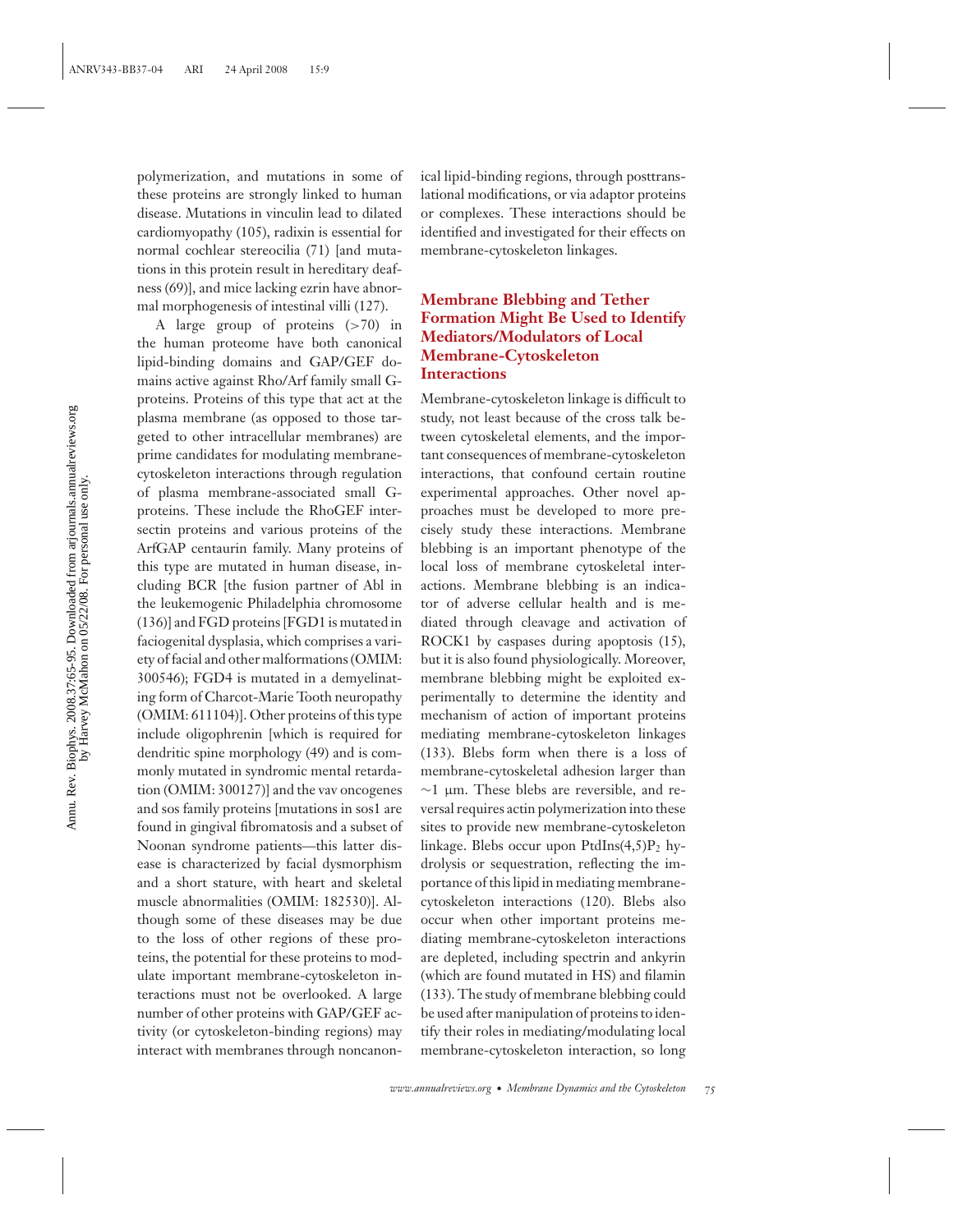as functional targeting is sufficiently acute so as to minimize the contribution of confounding effects.

Another powerful technique for studying local membrane-cytoskeleton interaction is tether formation using optical tweezers. The energy requirements for loss of membrane-cytoskeleton adhesion can be indirectly probed by pulling membrane tethers away from the cell surface, as this requires the disruption of membrane-cytoskeleton bonds (132). This approach could also be applied after molecular manipulation. This technique has been validated by several findings. For example, PtdIns $(4,5)P_2$  sequestration results in a profound decrease in the force required for tether formation (120), consistent with its central role in the mediation of membraneactin communication. PtdIns $(4,5)P_2$  is rapidly hydrolyzed upon stimulated secretion, resulting in reduced adhesion, and this is also coupled with a reduction in the force required for tether formation (20). Further, sites where actin-membrane interactions are undergoing constant turnover more easily allow tether formation, such as occurs at lamellipodia (119).

#### **CONSEQUENCES OF MEMBRANE-CYTOSKELETON INTERACTIONS**

#### **Membrane-Cytoskeleton Interactions Control Membrane Diffusion and Order**

The cytoskeleton has profound effects on the plasma membrane. Lateral diffusion of lipids and proteins in the plasma membrane is not always uninhibited and can be regulated by membrane-cytoskeleton links that provide obstacles to free diffusion, producing distinct diffusion-limited lipid domains (corrals) enclosed by an actin perimeter (76, 101). Precisely how this relates to the formation of cholesterol-dependent liquid-ordered (lipid rafts) and liquid-disordered domains of the plasma membrane, which would also limit

lateral diffusion, is not clear. Certainly, the mobility of (liquid-ordered) Caveolin1- and Flotillin2-positive membrane microdomains is regulated by actin (79, 149). Focal adhesions, which mediate strong membranecytoskeleton interactions, have a high degree of membrane order. Further, upon deligation of cells from their surrounding matrix a large portion of liquid-ordered plasma membrane is lost [as assessed using the fluorescent Laurdan dye, which emits distinctly in liquid-ordered and liquid-disordered membranes (43)]. These results strongly suggest that the formation of membrane-cytoskeleton linkages at cell-matrix contacts is necessary for the stabilization of these membrane regions. This may be due to many factors, including a high concentration of transmembrane and membrane-associated proteins mediating membrane-cytoskeleton interactions at these sites, which could associate preferentially with specific lipids, as well as local changes in membrane tension/shape, which might best be accommodated by the assembly of liquid-ordered regions. Actin polymerization in large PtdIns $(4,5)P_2$  synthetic vesicles can phase-separate the membrane in a manner dependent on membrane-cytoskeleton interactions (85). Membrane-cytoskeleton interactions can also induce membrane curvature, which results in phase separation (107).

Liquid-ordered regions are thought by some to be insoluble and float after extraction with cold detergent. It is possible that at least a subset of plasma membrane regions is insoluble due to tight interactions with cytoskeleton components, and this should be considered when performing such manipulations. Liquid-ordered regions of the plasma membrane are enriched in cholesterol and sphingolipids, on which they are dependent for their formation. The exact relationship between liquidordered domains and PtdIns $(4,5)P_2$ -enriched domains is enigmatic, but  $Ptdlns(4,5)P_2$  and cholesterol depletion have similar phenotypes on the actin cytoskeleton, and cholesterol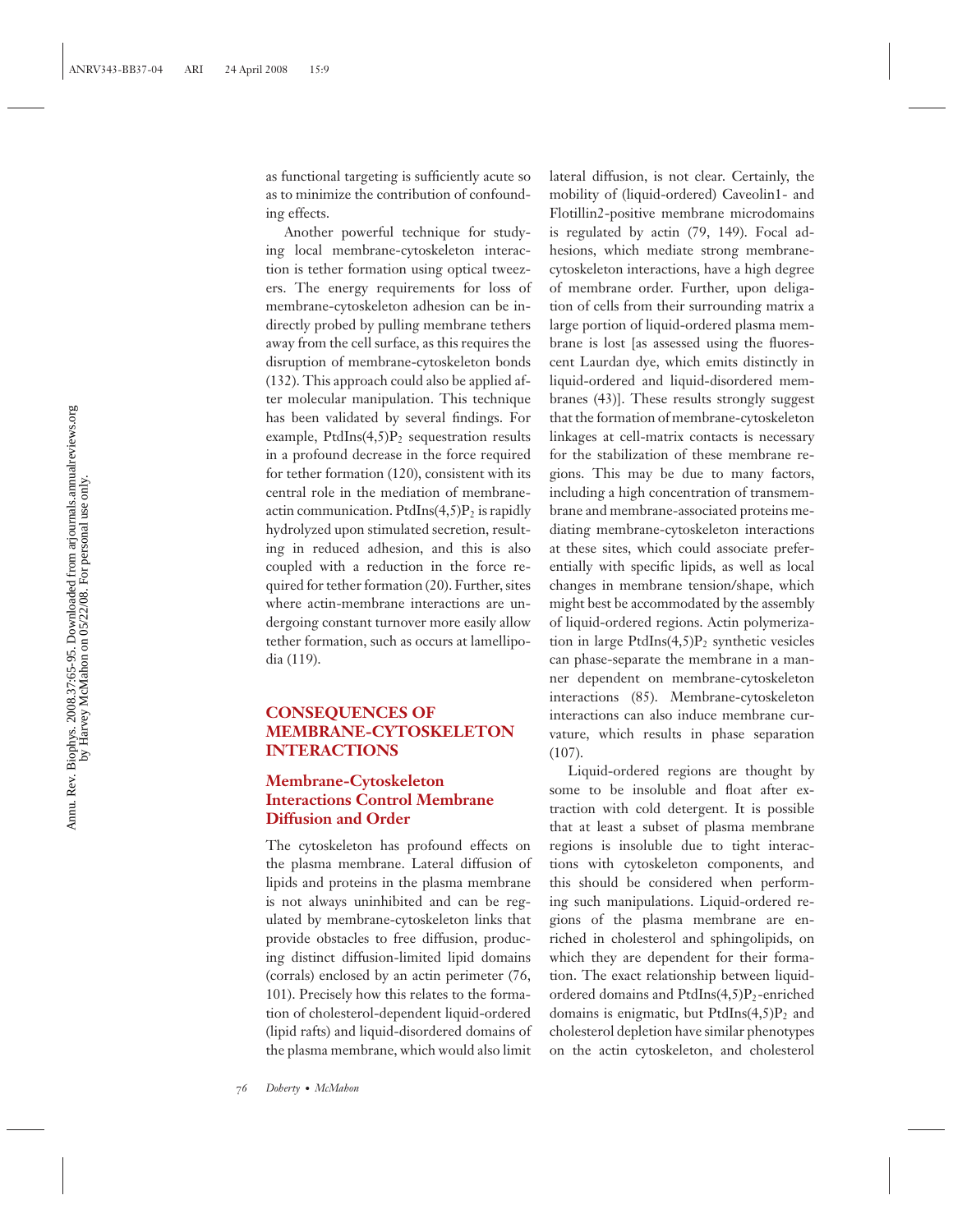depletion reduces  $PtdIns(4,5)P_2$  levels at the plasma membrane (78). Such observations complicate the determination of the primary cause of phenotypes observed after lipid, lipid-organizing protein, or cytoskeleton manipulation. For example, the observed cholesterol/PtdIns $(4,5)P_2$  dependence of particular endocytic pathways has been assessed using lipid depletion/sequestration. However, such techniques may perturb other lipids or have indirect effects on the cytoskeleton and/or membrane-cytoskeleton interactions. Likewise, actin depolymerization may produce profound changes in lipid composition and lateral diffusion in the plasma membrane, which could change membrane permissivity for endocytic events and recruitment of important pathway effector proteins. A more speculative role for actin may be in controlling plasma membrane lipid asymmetry. For example, in apoptotic cells many membranecytoskeleton interactions are lost, and phosphatidylserine (usually confined to the inner leaflet) is found on the outer plasma membrane leaflet.

#### **Membrane-Cytoskeleton Interactions Control Membrane Tension**

The cytosol exerts a pressure on the plasma membrane that contributes to its apparent tension, and this is modulated not only by changes in membrane area, but importantly by the strength of membrane-cytoskeleton interactions (19). The need to overcome the resistance provided by membrane tension in any plasma membrane deformation event is critical. This is exemplified by the importance of membrane tension in the exo-endocytic cycle. Exocytosis to the plasma membrane can stimulate rapid compensatory endocytosis which recovers the membranes delivered to the surface and likely restores the pre-existing membrane tension (148). An increased surface tension reduces endocytosis (20). Exocytosis decreases membrane tension by increasing local surface area and reducing cytosolic pressure. The plasma membrane is usually resistant to membrane deformation and the force exerted by the endocytic machinery must overcome the resistance provided by plasma membrane tension. Any endocytosis that occurs will have the reverse effect to exocytosis, increasing cytosolic pressure and reducing surface area to inhibit further endocytic events. Actin ordinarily imposes physiologically relevant membrane tension, illustrated elegantly by the observations that actin depletion obviates the need for secretion to reseal punctured membranes (150), and that actin depolymerization allows proteins capable of deforming the plasma membrane to do so more readily in vivo (57). The rigidity of the substrate upon which cells are grown is likely a critical modulator of membrane tension and must be borne in mind when performing cell biological experiments.

#### **Membrane-Cytoskeleton Interactions in Global Cell Shape/Volume Regulation**

The morphology of the plasma membrane is dependent upon the integrity of the cytoskeleton, and its overall shape is determined by the conformation of its components. The surface area/volume ratio of cells is related to their morphologies. This is high in most cells, coupled to significant levels of plasma membrane invaginations and evaginations, allowing them to significantly increase their internal volumes before the membrane's elastic limit is reached and cell lysis occurs. The cytoskeleton does not regulate surface area/volume ratio in isolation, because the surface area and volume of the cell are independently controlled by the exoendocytic cycle and transmembrane channels, respectively. When cell volume is increased by bathing cells in hypotonic solutions, the surface area/volume ratio decreases until a spherical cell is formed. Upon recovery from hypotonic stretch, cells shrink and new invaginations from the membrane are formed (133). The formation of new invaginations may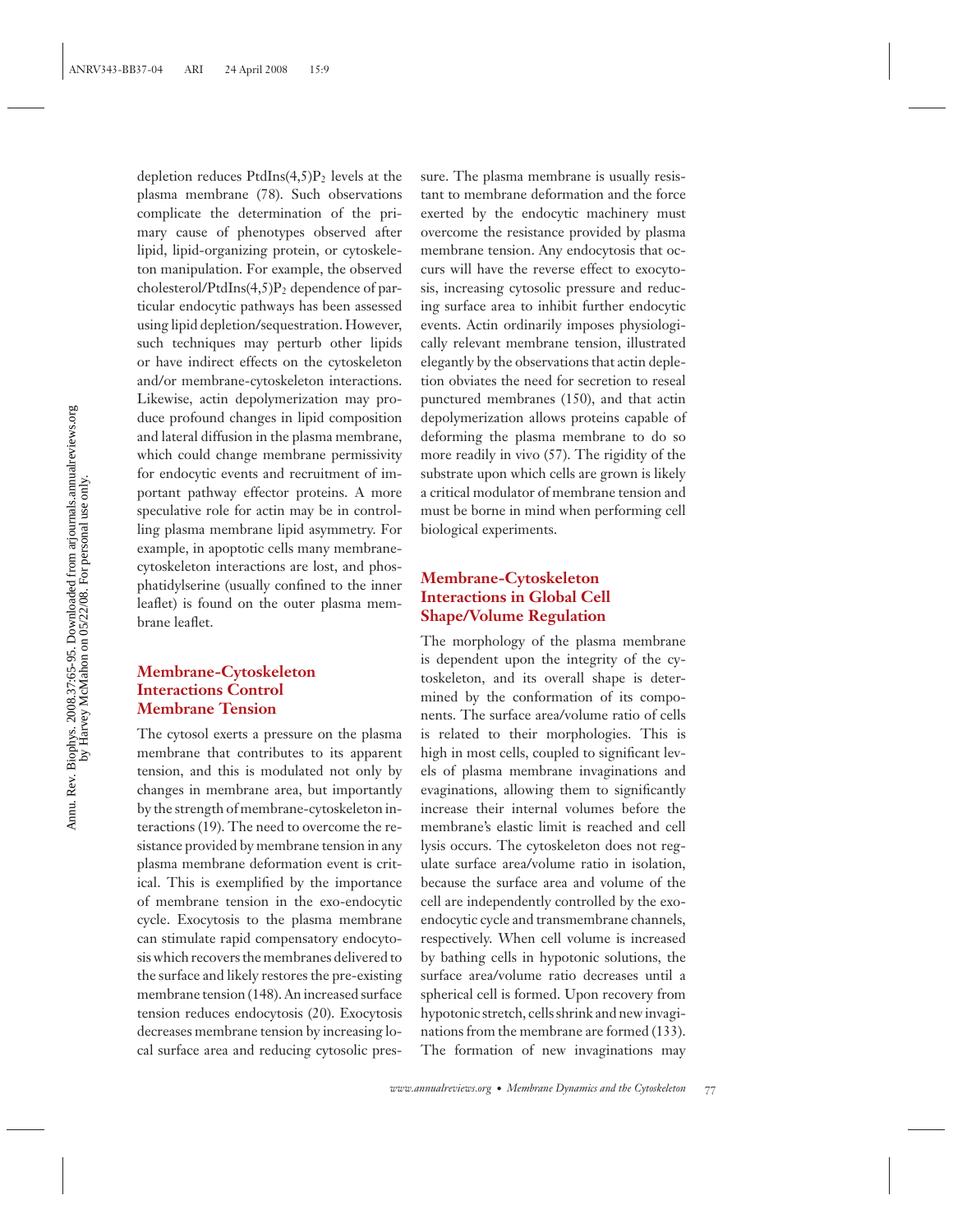reflect two parameters that are altered upon stretch. First, an increase in membrane surface area occurs due to exocytosis (and relaxation of membrane invaginations into the predominant plane of the plasma membrane), which occurs in order to relieve the highly tensed membrane. Upon recovery from stretch, the pre-existing cell membrane relaxes onto the preformed cytoskeleton, and the newly delivered lipids (which are not attached to the cytoskeleton) are no longer pushed out owing to the drop in cytosolic pressure. Second, and coupled with this phenomenon, the rupture of cytoskeletal links with pre-existing membrane results in membrane tension changes, as well as the loss of a relaxation barrier. Cells usually recover to a point at which cytoskeletal strain is minimal.

Perhaps surprisingly the role of actin in cell volume maintenance is controversial, and in most cases actin disruption in isosmotic conditions does not result in cell swelling (84, 108), which might be expected if actin was holding the plasma membrane in. Cell volume changes (which are common in vivo, e.g., when local osmolarity is increased through anaerobic muscle respiration), however, can have large effects on cellular filamentous actin content (108), suggesting that the membrane-cytoskeleton interactions have been profoundly changed and actin is certainly important during responses to changes in cell volume. It is unknown whether volume regulation is at all linked to the direct interactions observed between ion channels and actin (108). MTs act together with actin filaments in volume regulation under hypotonic conditions, at least in kidney epithelia (84) and some leukocytes (32), but whether MTs supply mechanical or membrane trafficking (allowing exocytosis) support is unknown. Given what is known about cell volume control, it is likely that membrane redistribution is the major contributing factor, and the importance of the exo-endocytic cycle, e.g., in controlling leading edge dynamics, is becoming better appreciated (152, 164).

#### **Membrane-Cytoskeleton Interactions Dynamically Control Plasma Membrane Morphology**

To appreciate how cells interact with their environments, it is important that we understand at a mechanistic level exactly how bidirectional communication between lipids and cytoskeletal elements regulates the maintenance and dynamics of adhesion sites and plasma membrane morphology. In this section we focus on how membrane-cytoskeleton interactions are critical for understanding cell biological events where changes in plasma membrane morphology occur, with particular emphasis on the membrane deformation that occurs at the leading edge of migratory cells, during filopodial production, and during endocytosis. Plasma membranes are predominantly flat structures, and because a flat bilayer represents its lowest energy state, energy must be supplied to allow membrane deformation. The three major molecular variables in membrane deformation are the cytoskeleton, soluble intracellular proteins, and intrinsic components of the membrane itself. All these contribute to membrane deformation.

The polymerization of actin and tubulin within lipid vesicles can result in dramatic protrusive shape changes, which are most exaggerated upon tubulin polymerization (16, 56). Membrane deformation by cytoskeletal elements in such systems requires vectorial displacement of membranes apposed to the filaments in the direction of polymerization, which could occur by either of two mechanisms (or indeed both). The first mechanism is through direct provision of force, whereby filament polymerization actively pushes on a closely apposed membrane region, forcing it to adopt a new conformation around the morphology of the filament. The second, more passive mechanism is via the rectification of thermally induced bending fluctuations of the lipid bilayer. This would be simply provided by mechanical resistance of a newly elongated filament to backward fluctuation of the membrane.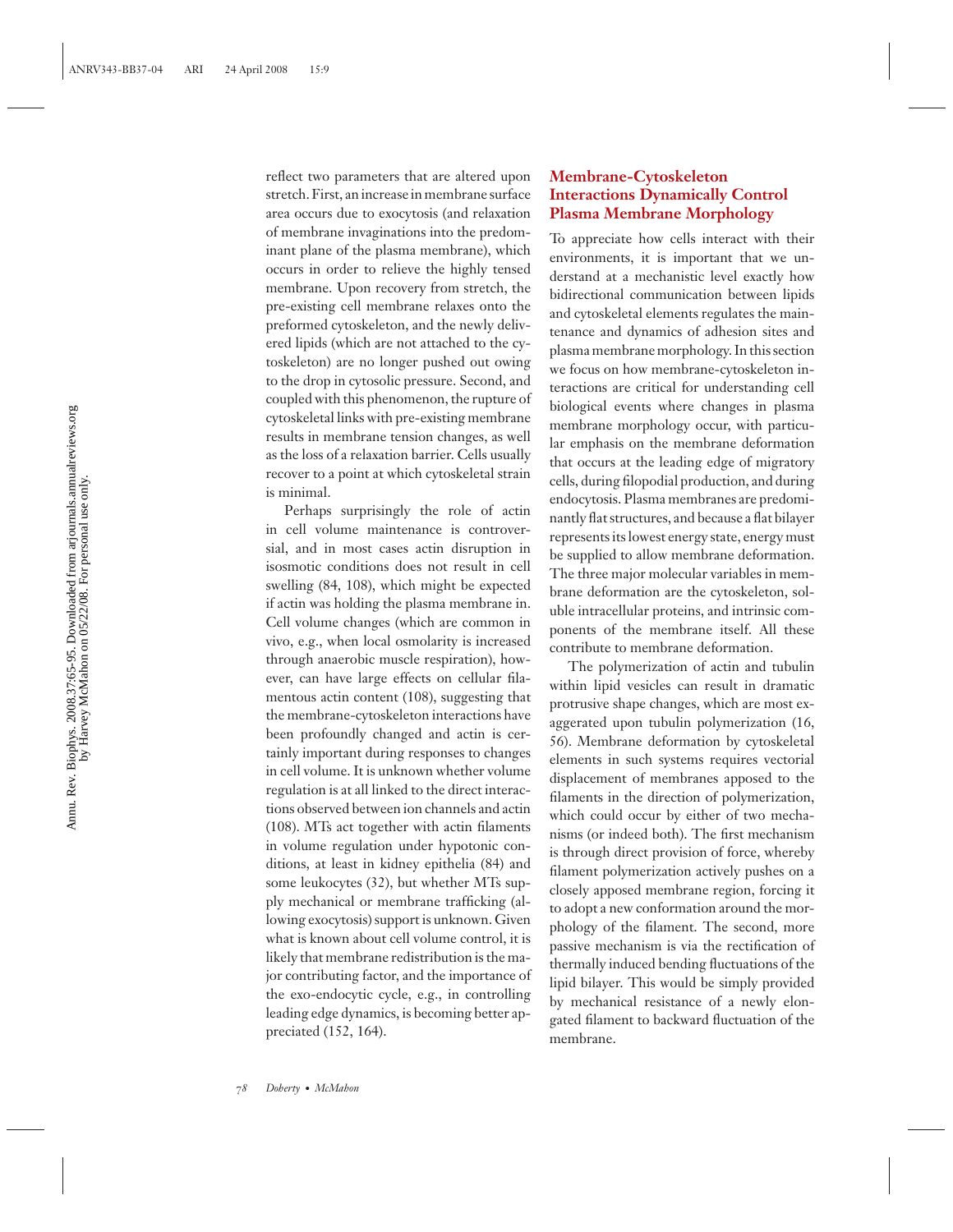A close analysis of the actin filamentmembrane interface is important. If an actin filament abuts a membrane, this would sterically inhibit further ATP-actin addition, which would occur in a load-sensitive manner. It remains unknown whether the filament itself might then transiently bend away from the membrane, or whether fluctuations in the membrane itself (either through thermal fluctuation or induced by cellular proteins) would provide a space for further filament elongation.

The actoclampin filament end-tracking model offers an interesting hypothesis to explain how actin-mediated membrane deformation might occur. In this model, proteins such as N-WASP, Ena/VASP family members, and formins (so-called actoclampins) are constantly tethered to the membrane and processively supply actin monomers for filament elongation (27, 28). In so doing these proteins act as potential motors for elongation under tension. In other models, untethered filaments must overcome tensile stresses by other means. Under both models, the elongation rate declines as load increases, but end-tracking motors would allow the halfmaximum rate of elongation to occur at a higher load. This model is attractive, but experimental evidence for this is currently lacking.

A pushing force for cytoskeletal elements is implicated in protrusion from the plasma membrane at, for example, lamellipodia, membrane ruffles, and filopodia. This pushing force has also been suggested to play roles at other sites, for example, in pushing membranes of the necks of endocytic vesicles together to promote their fission from the plasma membrane, and the propulsion of intracellular vesicles and bacteria.

#### **Membrane Deformation at the Leading Edge**

To effectively deform membranes, cytoskeletal elements must be sufficiently rigid and interact closely with the membrane. Although

actin filaments appear stiff under electron microscopy, over micron distances they are flexible, and shorter actin filaments are stiffer than longer ones. The steady-state treadmilling of actin filament turnover is slow (and generates no mechanical force), and barbed ends of actin filaments are capped rapidly by proteins that inhibit further subunit addition. Such capping would act as a strong barrier to rapid membrane deformation, yet many cells can elongate rapidly in actin-dependent manners. To overcome these limitations at the leading edge of cells, new barbed ends are constantly produced by severing proteins (which break polymerized filaments), by the removal of capping proteins, by the nucleation of new filaments, or as branches from pre-existing filaments by the Arp2/3 complex (114, 115). Arp2/3 nucleates branches at ∼70*◦* angles in vitro (102) and in vivo (145) and is found at filament branch points (144). At the leading edge, these branches are polarized in the direction of growth, with filament long axes oriented at roughly +/–35*◦* to the normal of the bilayer (89). These mechanisms allow for the production of a network of short, stiff actin filaments at the leading edge, and with certain assumptions this can be successfully modeled in silico because a large number of important kinetic parameters in this process are already known (128). A complex array of interconnected actin filaments is produced that induces membrane deformation by constant cycles of assembly and turnover at the membrane, concomitant with dismantling of filament ends proximally rather than relying on the turnover of single monomers at single filament ends. This directionality is provided by cues from the plasma membrane, whose components transduce stimulatory cues from the exterior into PtdIns(4,5)P<sub>2</sub>/PtdIns(3,4,5)P<sub>3</sub> accumulation, and activation of Rac/Cdc42 at the leading edge, leading to polarized actin assembly.

A model for membrane advancement by actin must also account for other parameters, including lipid diffusion. Also, because the cell is bound to surrounding matrix and other cells, significant advancement in one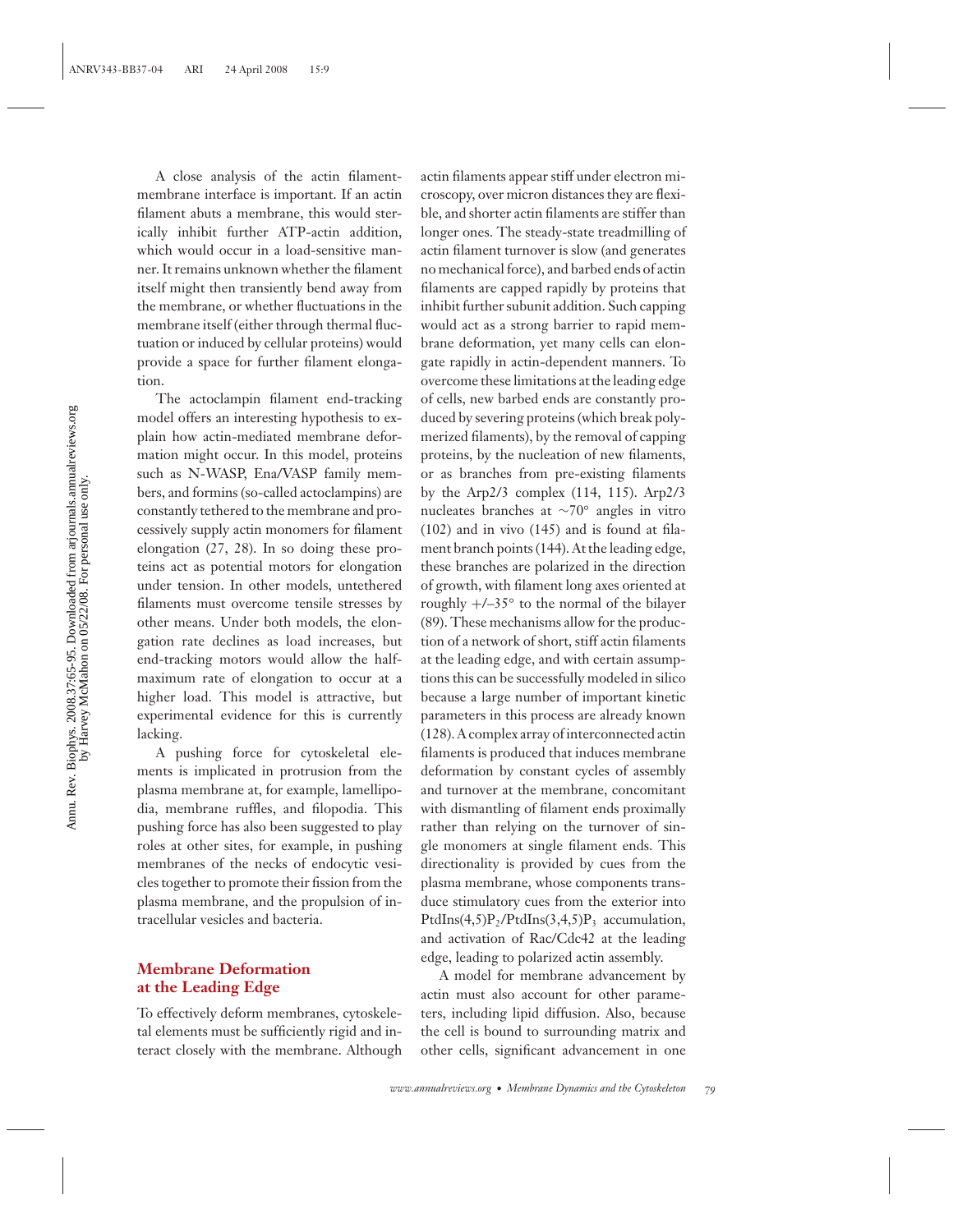direction (such as occurs at the leading edge of a migrating cell) is likely not permitted without directional membrane trafficking to the leading edge and the disassembly of adhesion interactions at distant sites.

MTs are stiffer than single actin filaments and likely also provide some rigidity to the cell. Both actin and MT filaments are more fragile than IFs and break under low strains (60). IFs are likely the most rigid components of the cytoskeleton in vivo and they demonstrate strain hardening in vitro, such that they become stronger upon deformation. This, coupled with their relatively slow turnover, suggests that IFs therefore likely play important roles in the maintenance of cellular morphologies. Little is known about how the myriad cell morphologies that exist are actively produced and maintained, and further study of IFs should provide important insights into the mechanics behind these often remarkable events.

#### **Not Just the Cytoskeleton: There Are Other Ways to Bend a Membrane**

In addition to important roles for the regulated assembly of cytoskeletal elements in plasma membrane deformation and maintenance of its morphology, some protein domains can also directly deform cellular membranes and some can sense and stabilize certain membrane curvatures. The existence of such domains in proteins strongly suggests a role for these proteins in membrane sculpting. BAR superfamily domains, including BAR, F-BAR, and I-BAR (IRSp53 homology domain, or IMD) domains, form dimeric coiled-coil modules (53, 99, 112, 134). Such modules can also deform cellular membranes both in vitro and in vivo and, at the plasma membrane, are sufficient to induce plasma membrane invaginations (BAR/F-BAR) (57, 112, 153) and evaginations (I-BAR) (92). This superfamily encompasses a wide variety of effector domains (such as GAP/GEF domains) that would be delivered to sites of highly

curved membranes deformed either by other proteins or by themselves.

Other multidomain proteins can also deform membranes, including those proteins with Epsin N-terminal Homology (ENTH) domains (37) and C2 domains (90), each of which inserts an amphipathic helix or bulky hydrophobic residues, respectively, into a juxtaposed monolayer, resulting in the splaying of headgroups in this layer and curvature induction. These are short-range effects, but some of these proteins oligomerize on membranes or become concentrated by avidity interactions. For example, epsin (which contains an ENTH domain) can become concentrated upon clathrin polymerization (37), which also stabilizes the induced curvature. Other proteins may have membrane-deforming modules [e.g., amphipathic helices such as those that are found in the N-BAR domain subfamily (42)]. Polymeric scaffolds also help deform membranes, including those that directly (e.g., dynamin) and indirectly (e.g., clathrin) interact with membranes. Transmembrane domains may also be capable of inducing membrane deformation, and some likely preferentially associate with membrane regions of particular curvatures. For a review of membrane deformation see Reference 93. Membrane deformation by such elements and cytoskeletal structures is illustrated in **Figure 3***a*.

Proteins that can directly interact with and deform membranes in vitro are candidates for plasma membrane deformation events in vivo, and many of these proteins are found at actively deforming plasma membrane sites together with cytoskeletal proteins. These may function together in several ways. (*a*) They may be recruited to sites where the cytoskeleton has directly induced membrane deformation through the proteins' abilities to sense membrane curvature or bind cytoskeletal elements, bringing to these sites effector domains that locally modulate the cytoskeleton. (*b*) They may stabilize membrane curvature induced by cytoskeletal elements. (*c*) They may synergize with cytoskeletal elements in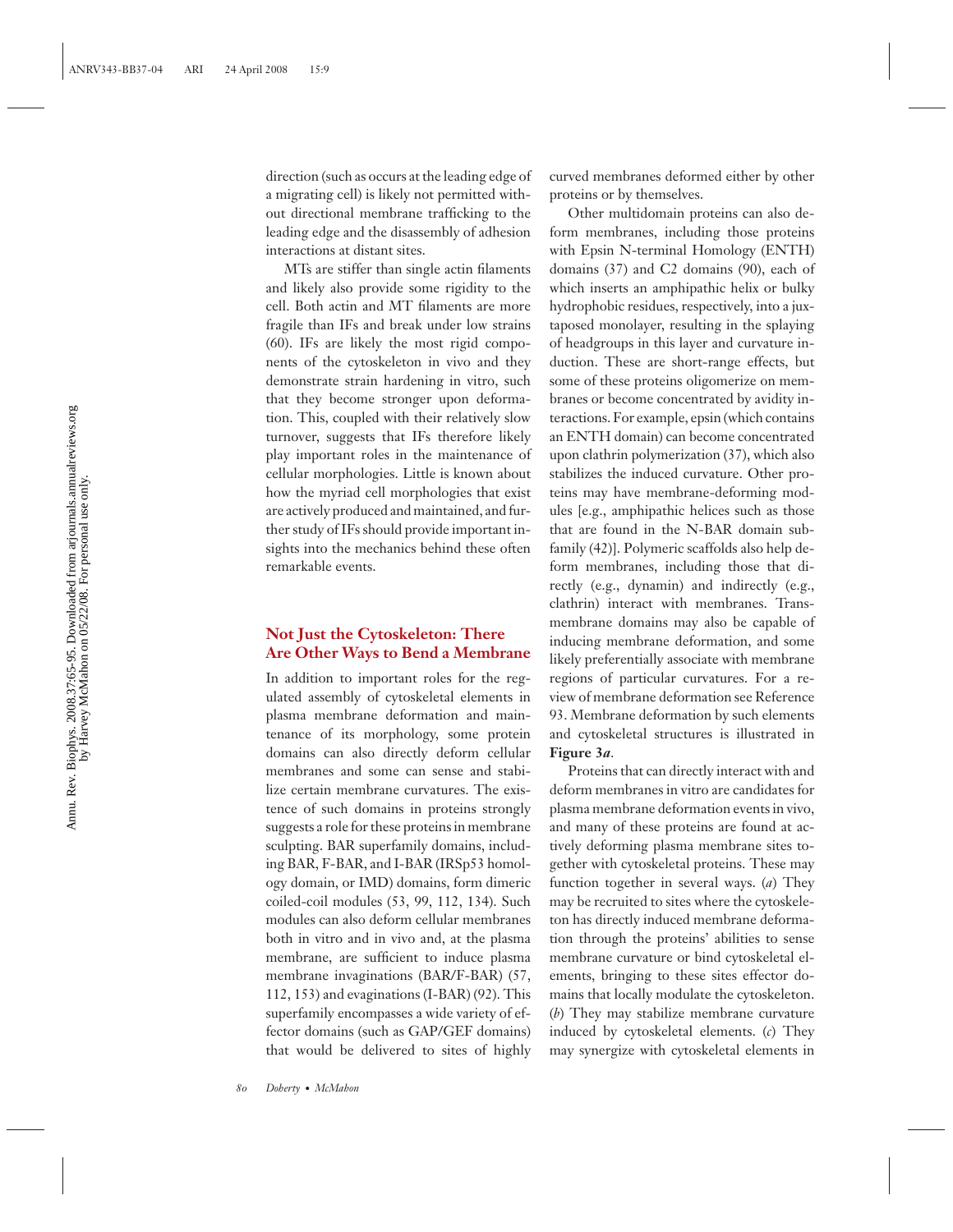

#### **Figure 3**

Membrane deformation. (*a*) Routes to membrane deformation. Diagram illustrates direct and indirect methods by which membrane deformation can be effected by cellular proteins. (*b*) Considerations for the study of membrane invaginations and evaginations. Diagram illustrates how membrane deformation and stabilization of deformed membranes can occur under the modulation of small G-proteins, membrane inositol phospholipids, membrane tension, and membrane permissivity.

membrane deformation. (*d* ) They may be primary mediators of membrane deformation and stimulate nucleation/polymerization of cytoskeletal elements, which then stabilize the curvature induced by membrane-deforming proteins.

The finding that many BAR superfamily proteins possess SH3 domains that interact with N-WASP (and less to WAVE) provided a potential explanation for the specific recruitment and activation of the actin polymerization machinery at sites of distinct membrane curvature (12, 21, 53). Many of these proteins preferentially bind to  $Ptdlns(4,5)P_2$ enriched membranes, which would promote the activation of recruited N-WASP proteins. N-WASP might be activated locally through coincidence detection of PtdIns $(4,5)$ P<sub>2</sub> and membrane curvature that is sensed and transduced through BAR superfamily proteins. N-WASP might also be activated at these sites to allow stabilization of membrane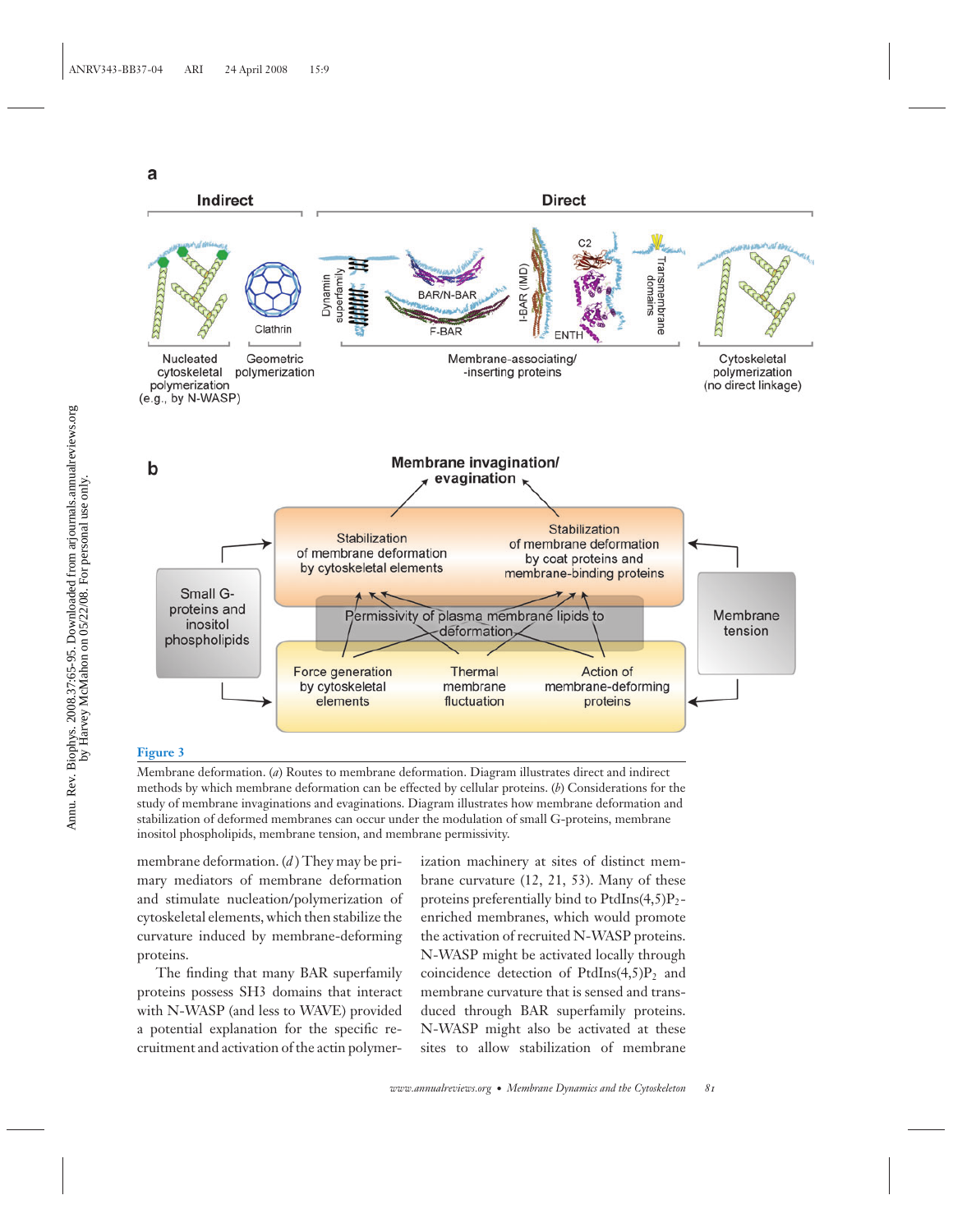deformation induced by BAR superfamily domains. Many BAR superfamily proteins also bind to the large GTPase dynamin, which has its own ways to modulate actin polymerization. Dimerization/oligomerization of some of these proteins may allow them to interact with many binding partners in the same area. For example, syndapin is found in a large complex with dynamin and N-WASP in a manner dependent on its ability to oligomerize (68). Syndapin also binds Cordon bleu (Cobl), which nucleates the growth of long, unbundled actin filaments independently of formins and the Arp2/3 complex [the other known actin nucleators (1)]. Cobl is highly conserved from fish to human and is necessary for normal neuronal arborization. However, the mechanism by which Cobl acts in vivo remains to be established. Cobl activation is presumably tightly linked to membranes and, given its interaction with syndapin, may also be coupled to membrane deformation by syndapin and/or other BAR superfamily proteins.

Further, many BAR superfamily proteins have domains involved in the regulation of small G-proteins of the Arf and Rho families, and thereby have complex roles in cytoskeletal regulation. BAR superfamily proteins may have universal roles in the spatiotemporal coordination of actin polymerization, and it is important that we determine their precise mechanistic contributions.

#### **Filopodia**

Filopodia are an elegant example of how soluble membrane-deforming proteins and the cytoskeleton can functionally synergize. These long and thin plasma membrane evaginations are involved in the sensing of the extracellular environment and are commonly found in association with lamellipodia at the leading edge of cells, although lamellipodia are not necessary precursor structures. In contrast to lamellipodia, which are dense networks of branched actin filaments, in order to produce a filopodium, the genesis of unbranched bundles of actin filaments is required. Whereas Arp2/3 induces branched actin filaments in lamellipodia, Arp2/3 is generally absent from filopodia, and Arp2/3, WAVE, and N-WASP activities are not necessary for their formation (141), although overexpression of N-WASP induces their formation (98), perhaps by increasing the pool of upstream elements. Unbranched filaments are produced by formins, which promote actin nucleation and inhibit filament branching. The formin mDia2 localizes to filopodial tips (98), where it likely nucleates the growth of filament barbed ends and inhibits their capping. Cdc42 appears to activate mDia2 to induce filopodial extension (109). Cdc42 itself is not necessary for filopodial production and it appears that the small G-protein Rif (Rho in filopodia) is an alternative activator of mDia2 (98).

Ena/VASP family members are also found at filopodial tips, where they turn over slowly (2), and may have important actin nucleation and actin-bundling activities (77). They might also function as actoclampin motors to enhance actin polymerization. The bundled actin produced by these proteins appears to be stabilized by fascin, which is found throughout the filopodial shaft (156). Fascin also binds the NGF receptor (135), which controls filopodial dynamics in neuronal growth cones (44). It is unclear whether the production and maintenance of bundled actin filaments by proteins such as fascin and Ena/VASP are sufficient to drive filopodial protrusions in vivo.

IRSp53 is required for filopodial formation and is found at the interface between F-actin filaments and the plasma membrane at filopodial tips (103) and requires binding to PtdIns $(4,5)P_2$  in order to promote filopodia production (92). The I-BAR domain of IRSp53 can bundle actin filaments in vitro but has only weak actin-bundling activities at physiological ionic conditions, necessitating a different explanation for its function at these sites. The I-BAR domain of IRSp53 can deform membranes and produce membrane evaginations such as those found in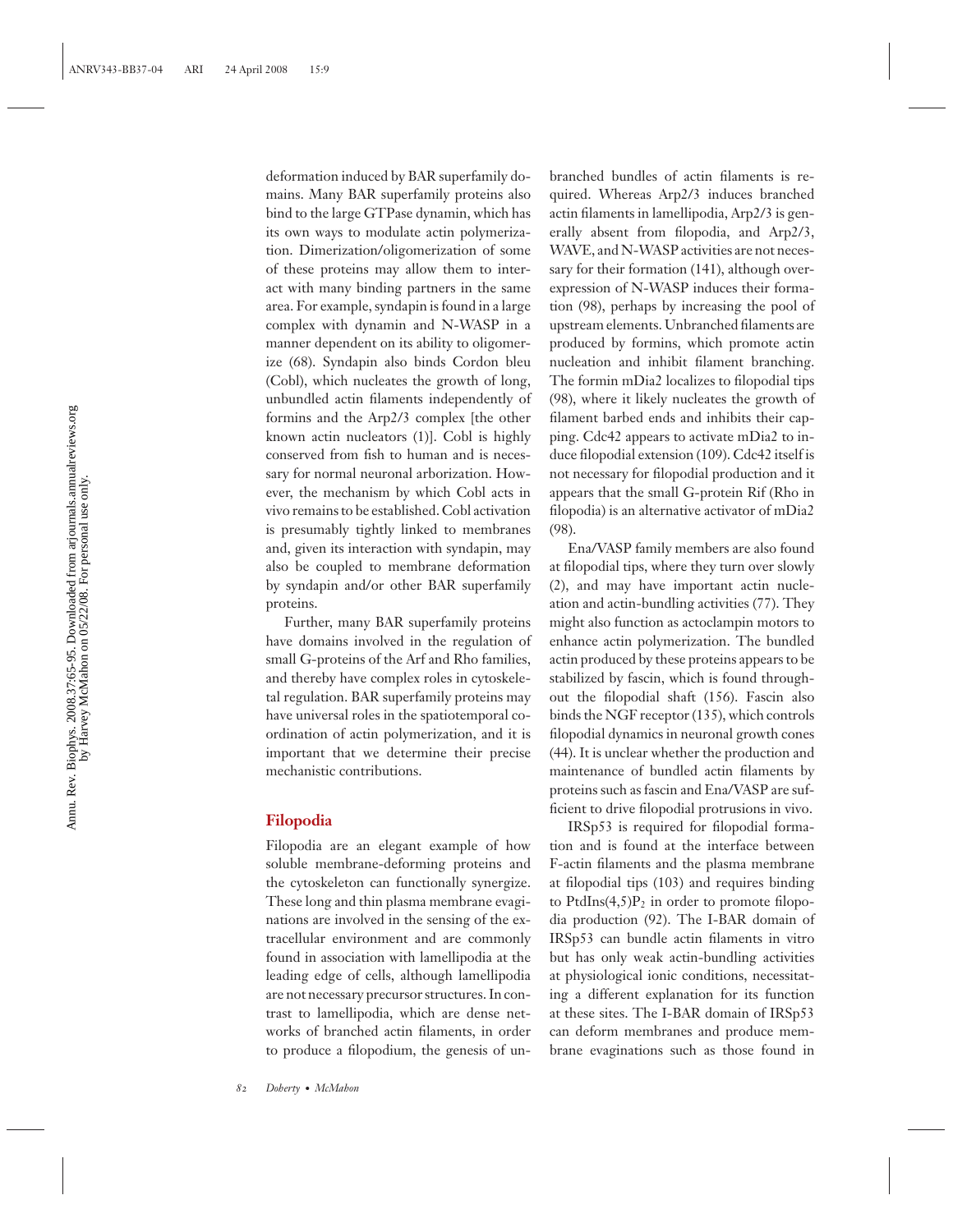filopodia (92). The I-BAR domain alone of IRSp53 is sufficient to induce filopodial formation. Furthermore, IRSp53 overexpression can induce membrane protrusions that do not contain actin (143). This suggests that IRSp53 may be the main driving force for filopodial membrane protrusion, and the membrane deformation that this induces may then be stabilized by the ordinarily concomitant assembly of actin filaments. IRSp53 associates with Cdc42 and Eps8 (39) (which mediates actin cross-linking and filament capping and modulates Rac activity). Eps8 and IRSp53 synergize in filopodial formation, and both are required for Cdc42-stimulated filopodial production (29). Cdc42 binds and controls the distribution of the Eps8/IRSp53 complex. IRSp53 also binds Ena/VASP family proteins and Cdc42 (74). How these interactions mechanistically lead to regulated and robust filopodial protrusion is unknown. Filopodial formation is an exciting model for the study of the membrane-cytoskeleton interface, and deciphering the network of interactions here, where relatively few protein players are implicated in the process, may have far-reaching consequences for our understanding of the biophysics of membrane protrusion.

#### **Integrating Theory and Experiment to Understand Endocytosis**

The molecular machinery involved in and the mechanistic detail of clathrin-mediated endocytosis have largely been established, yet many questions surrounding the role of actin in this process remain unanswered. It is important that we understand how the core molecular components of this pathway integrate with actin polymerization. As with any event that involves membrane deformation, there are many routes that may provide the directional changes in morphology observed at endocytic sites (**Figure 3***b*). At certain cellular locations, membrane protrusions or invaginations may be provided either by cytoskeletal filament polymerization or by membrane-associated or membrane-inserting proteins only. At other

sites, both mechanisms may synergize, as appears to be the case for filopodial protrusion. These mechanisms are modulated by membrane inositol phospholipids and small Gproteins and must overcome the resistance to deformation provided by membrane tension. In addition, the lipids at a deforming site must be permissive for the extent and directionality of membrane deformation that occurs, i.e., lipids with shapes appropriate for accommodating the change in bilayer curvature must be concentrated at these sites.

The actin mesh covering the cytoplasmic surface of the plasma membrane provides mechanical resilience to the cell. Observers have argued for roles in both actin polymerization (in the provision of force for membrane deformations and in specification of endocytic sites) and depolymerization (to remove actin that would otherwise form a steric or tensive barrier) to allow endocytic vesicle formation (138). Total internal reflection-fluorescence microscopy (TIR-FM) has shown that actin polymerization does occur at a developing clathrin-coated pit. Although this can be an early event, it appears to occur predominantly late in the process, when the pit is invaginating and the nascent vesicle's neck is constricting and undergoing scission (97, 160).

Endocytic events might require actin for many reasons. Connection of the rim of a developing pit to actin may allow the actomyosin apparatus to help pull in deforming membranes [perhaps using motors such as myosinVI (10)], as well as provide a tract to allow the subsequent trafficking of vesicles postscission (or even for the localization of endocytic proteins). Further, actin polymerization at the neck of a coated pit may help push the membranes of this site together in order to promote membrane fission. Actin polymerization is certainly required for some clathrinmediated endocytic events. The number of coated pits at the apical surface of epithelial cells is increased by actin depolymerization (48). A direct role for actin in their scission is suggested by the long necks of clathrincoated pits observed in such cells when the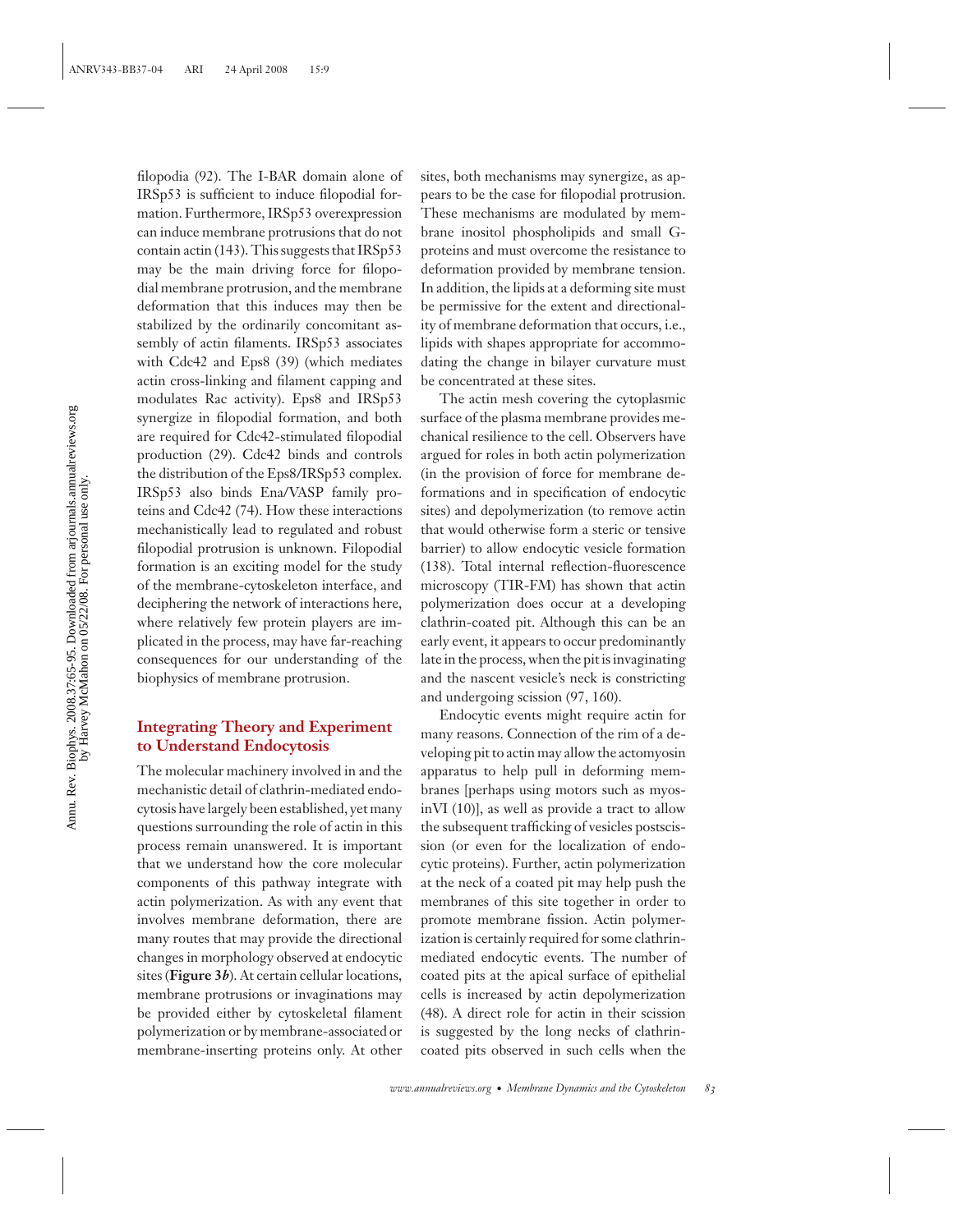actin cytoskeleton is disrupted. Actin polymerization appears to be dispensable for other clathrin-mediated endocytic events, and this varies with the cell type studied (38). However, because it is often found tightly associated with endocytic events, actin polymerization therefore likely facilitates at least a subset of these, increasing their speed of formation and/or fidelity, but is unlikely a global driving force for constriction of endocytic necks. What actin polymerization may provide at these and other sites is directionality to a specific process by providing mechanical resistance to relaxation of newly deformed membranes. Such a facilitatory role for actin might be suggested by the presence of a variety of proteins at such sites that are capable of both deforming membranes and stimulating actin polymerization.

Dynamin oligomerizes in a helical manner around, and mediates the scission event at, nascent vesicle necks upon GTP hydrolysis (116). Its recruitment is roughly concomitant with an increase in actin polymerization (97). Cortactin binds to dynamin (95) and F-actin (159) and is recruited to coated pits maximally (with N-WASP and Arp2/3) at the time of scission (for reviews on the temporal recruitment of these proteins see References 63, 96). Cortactin binds to and activates Arp2/3 synergistically with N-WASP and therefore likely stimulates actin nucleation at clathrin-coated pits. Dynamin also binds profilin (158) and this interaction may also promote local actin polymerization. Actin polymerization at the pit neck may promote local membrane tension, which may promote fusion of the apposed bilayers at this site. This could occur by providing longitudinal increases in tension (stretching of the neck), which aids the ability of dynamin to induce scission in vitro (125) or to bring these bilayers closer through the direct provision of force in an axis normal to these bilayers. Neck formation is a thermodynamically unfavorable event due to the high curvature of such regions. In addition to dynamin, many proteins might aid the formation of the curvature of this region by membrane deformation in these and other endocytic events. BAR superfamily proteins such as endophilin, SNX9, CIP4, and syndapin, which can bind membranes and N-WASP, have been implicated in both membrane deformation and actin remodeling during endocytosis (67, 86, 110, 134, 153, 161). Such proteins also bind dynamin and are likely recruited to or involved in the formation of endocytic necks and may stimulate actin polymerization at these sites. It is likely that actin polymerization cooperates with these proteins and dynamin in neck constriction.

HIP1 and intersectin interact with the cortical actin cytoskeleton. HIP1R promotes clathrin-mediated endocytosis and binds to PtdIns $(4,5)$ P<sub>2</sub> (via its ENTH domain) (58) and clathrin (11), as well as to F-actin directly through a talin-like (I/LWEQ) module (131) and to cortactin; this latter interaction produces filament capping and inhibits the ability of cortactin to bind to dynamin (81). Such regulation may provide the pit neck with polymerizing actin, while the rest of the pit may be connected to assembled actin filaments along which they can then be trafficked. Indeed, there may also exist feedback to the scission machinery such that scission occurs only if the nascent vesicle is already linked to these filaments and can therefore be appropriately trafficked.

Many factors control membrane tension, and adhesive links between the membrane and cytoskeleton are major contributors to this. Tension is not homogeneous over the plasma membrane owing to the nonuniform spatial location of membranecytoskeleton interactions and their associated adhesive strength. Local membrane tension is the important parameter that must be considered. The molecular nature, rigidity, and spatial location of the matrix upon which cells are grown affect membrane tension and have profound effects on membrane deformability. For example, neurons branch more extensively on softer substrates than on more rigid ones. Furthermore, cells cultured on two-dimensional substrates have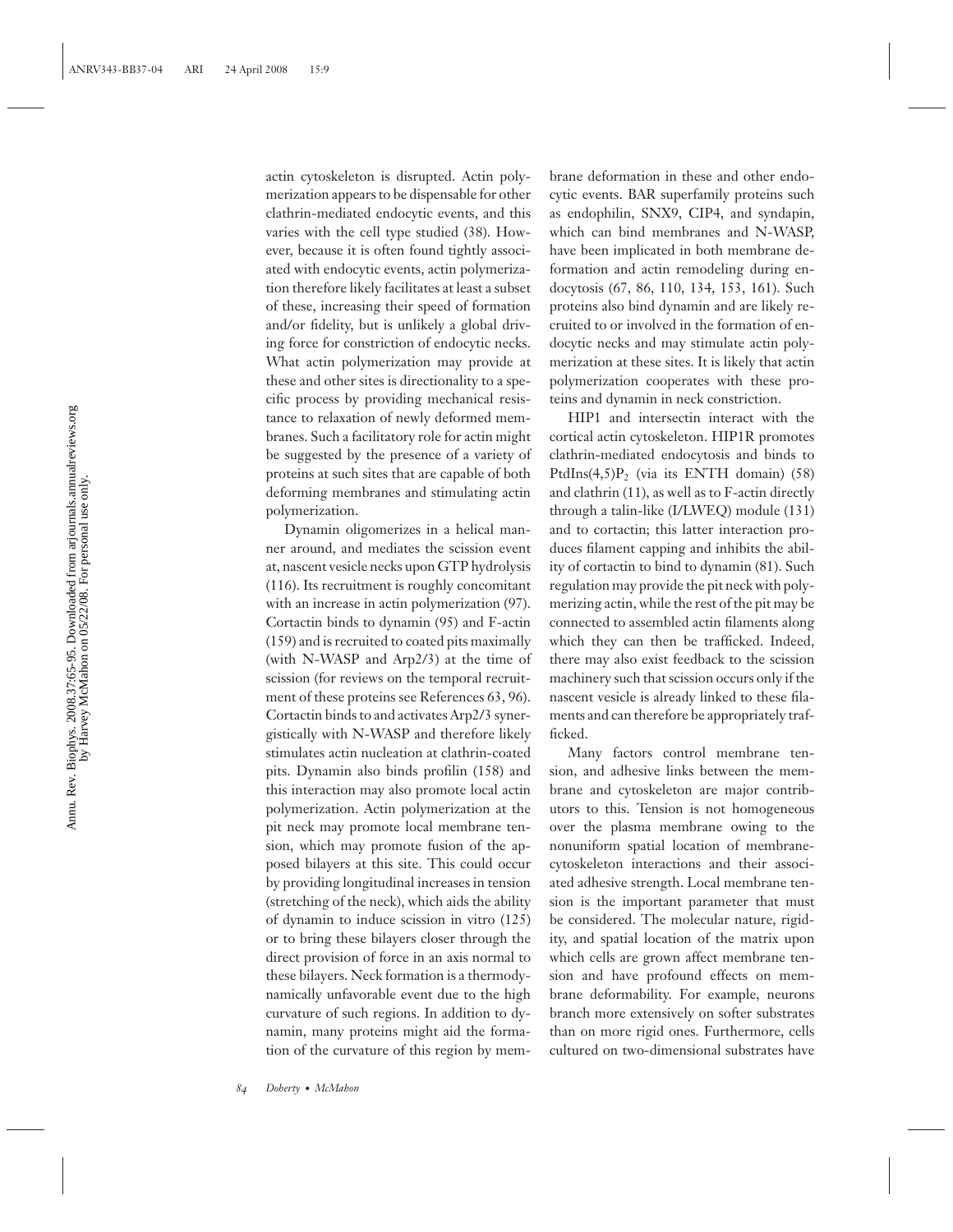membrane-cytoskeleton interactions distinct from those on three-dimensional substrates, on which adhesion sites are smaller and more dynamic (30). As the rigidity of the matrix is increased, adhesions that are formed on three-dimensional substrates mimic those grown on two-dimensional substrates such as fibronectin or glass (17). In order to interpret experiments using cells on two-dimensional substrates (which are more easily subjected to experimental interrogation, including by TIR-FM, which is a powerful tool for studying endocytosis), we must use substrates with rigidities closely aligned to those of in vivo correlates to more closely mimic the situation in a tissue of interest.

Consistent with this, the dependence of certain cells on actin for endocytosis relies on the substrate on which they are grown and differs if cells are cultured in suspension (38). Furthermore, although treatment of polarized epithelial cells with cytochalasinD abrogated apical endocytosis, it did not affect basolateral endocytic ability (48), suggesting that these sides of the cell have differential requirements for actin polymerization in endocytosis. This may be due to distinct membrane tension at these sides of the cell.

Actin disruption can have no effect on or actually stimulate fluid-phase endocytosis (113, 155). These findings suggest both that certain actin-independent endocytic pathways can be upregulated to an extent to compensate for the loss of actin-dependent endocytosis and that actin is only important in endocytic events under certain conditions of plasma membrane tension. While actin may be necessary for endocytosis endogenously, complete actin depolymerization (which will change plasma membrane tension globally) may even obviate the need for localized actin polymerization. Given heterogeneous membrane tension, certain regions of the membrane may require actin for endocytosis whereas others may not. Indeed, a study that used a single-cell type and actin depolymerization protocol to assess clathrinmediated endocytosis globally, as well as on

the basal surface on a two-dimensional substrate, found that whereas basal endocytosis was almost completely inhibited upon actin disassembly, total clathrin-mediated endocytosis was affected much less severely (160).

A number of clathrin accessory proteins have the potential to bind or regulate actin assembly mediators. From network analyses, the actin polymerization machinery can be appreciated as a modular component within the endocytic interactome (129). How the decision is made whether to recruit/activate this module at specific endocytic sites is unknown, but there is likely variation in accessory component recruitment to clathrin-mediated endocytic events. This variation may depend on the cellular location/cargo incorporated (4), and this may allow for precise regulation of actin recruitment to certain subtypes of events. Actin is required for endocytosis in yeast (62). As a high-speed exo-endocytic cycle becomes required, such as occurred with the development of the synapse, the role for actin in endocytosis appears to be less important (126). This finding suggests that there may be a continuum depending on the evolutionary incorporation of additional layers of complexity.

Depletion of actin and certain phosphoinositides can have similar phenotypes in abrogating plasma membrane deformation events. This is not due solely to the inhibition of actin polymerization. For example, many of the core molecular components (including BAR superfamily proteins) that drive clathrin-mediated endocytosis bind preferentially to PtdIns $(4,5)P_2$ , which is necessary for coated-pit assembly. That these components and actin polymerization are stimulated by  $PtdIns(4,5)P_2$  suggests that they can be closely coupled by this phosphoinositide, likely through coincidence detection by actin nucleators of the activating lipid and activating proteins such as appropriate SH3 domains. Plasma membrane deformation events usually have specific phosphoinositide requirements, which may couple distinct forms of actin polymerization to distinct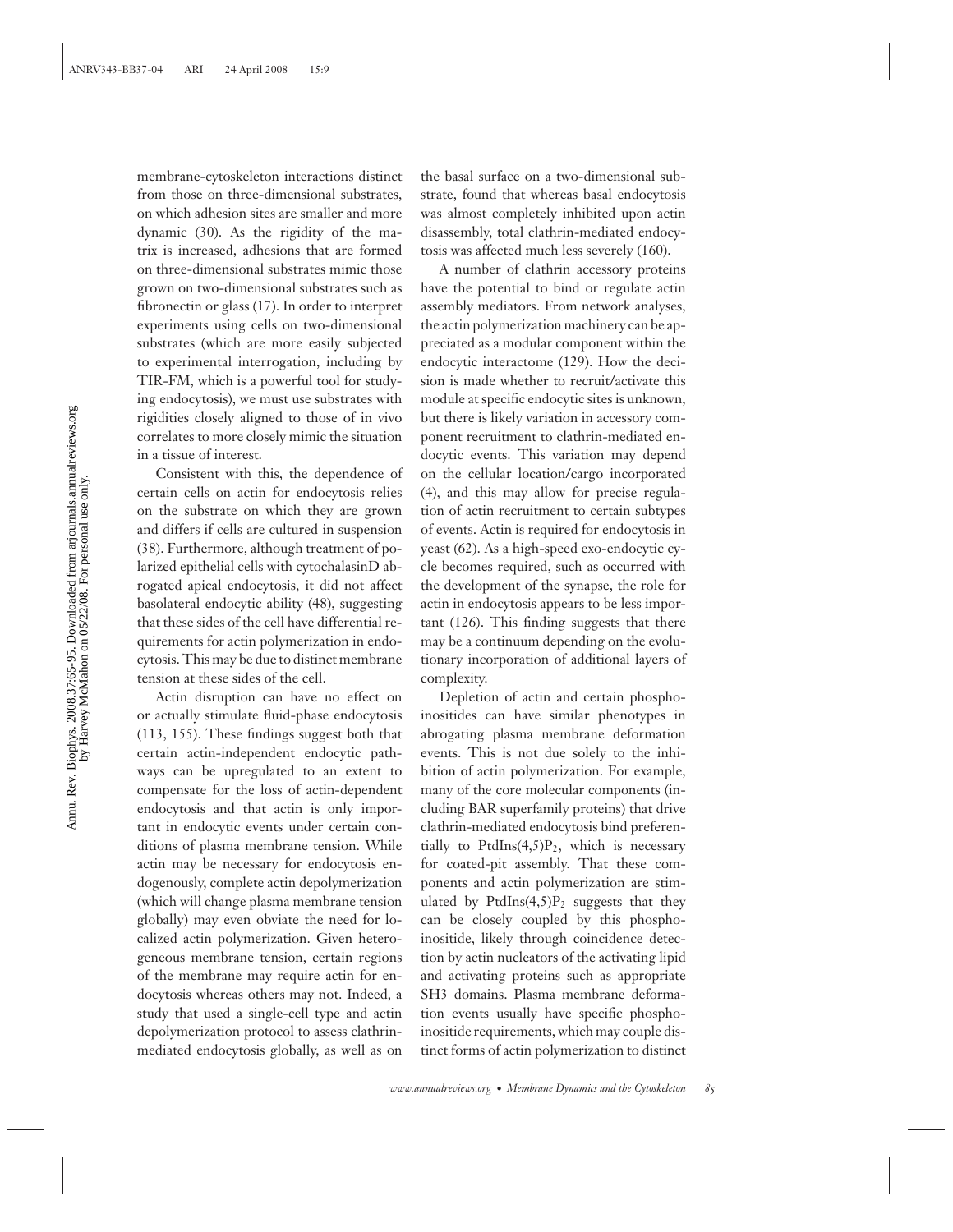core machineries. Several BAR and F-BAR domain-containing proteins also bind synaptojanin (21), which hydrolyzes PtdIns(4,5) $P_2$ , and this may be important in locally limiting actin polymerization. Overproduction of PtdIns $(4,5)P_2$  inhibits clathrin-mediated endocytosis (64), perhaps by inducing overzealous actin polymerization.

MTs are involved in the swift trafficking of endosomes toward the center of the cell after their relatively slow travels on the cortical actin network. MTs are also involved in endocytosis. MT depolymerization reduces transferrin uptake in cells grown in suspension but not in cells on a two-dimensional substrate (142). This may reflect differences in membrane tension in these systems and their distinct needs for exocytosis of MT-delivered vesicles to modulate this.

Other endocytic events are also associated with extensive actin remodeling such as caveolar-type and membrane ruffleassociated endocytic events. Whether these employ similar mechanisms to allow membrane fission is not known. Although some clathrin-independent endocytic pathways have been defined by their dependence on certain lipids, small G-proteins, and cytoskeletal elements, the myriad events that these components regulate make their roles in such pathways difficult to discern.

In addition to the energy required to disrupt membrane-cytoskeleton linkages, resistance to membrane tether formation also comes from the production of highly curved membranes by the optical tweezers and thus might be used as a surrogate marker for the ease with which local membrane deformation events such as endocytosis can occur (132) (although lipid asymmetry and other factors might confound such extrapolation). An increase in exocytosis is coupled with a drop in the amount of force required to produce a membrane tether consistent with the rise in endocytosis that normally compensates for this. After decades of research on defining the molecular components of endocytosis by biochemical and cell biological approaches, the systems biology/biophysical era of endocytosis is upon us.

#### **FUTURE ISSUES**

- 1. How exactly does actin polymerization at the plasma membrane generate force? How do proteins mechanistically and spatiotemporally regulate this? How does this occur in concert with membrane deformation by other proteins? How does the cell decide at which endocytic events actin is required, and to what extent?
- 2. What are the core features of membrane-cytoskeleton interactions? How do these interactions differ between sites and cells to allow specialization of function?
- 3. How can we identify novel proteins that mediate and modulate membranecytoskeleton interactions? How can we get around confounding factors to probe these interactions experimentally in vivo?
- 4. How are the large number of dynamic changes in membrane-cytoskeleton interactions that occur in migrating cells coordinated? How are these coupled with directional membrane trafficking?
- 5. How does membrane tension affect the need for actin polymerization at endocytic sites? What precise roles does actin polymerization perform here?

#### **DISCLOSURE STATEMENT**

The authors are not aware of any biases that might be perceived as affecting the objectivity of this review.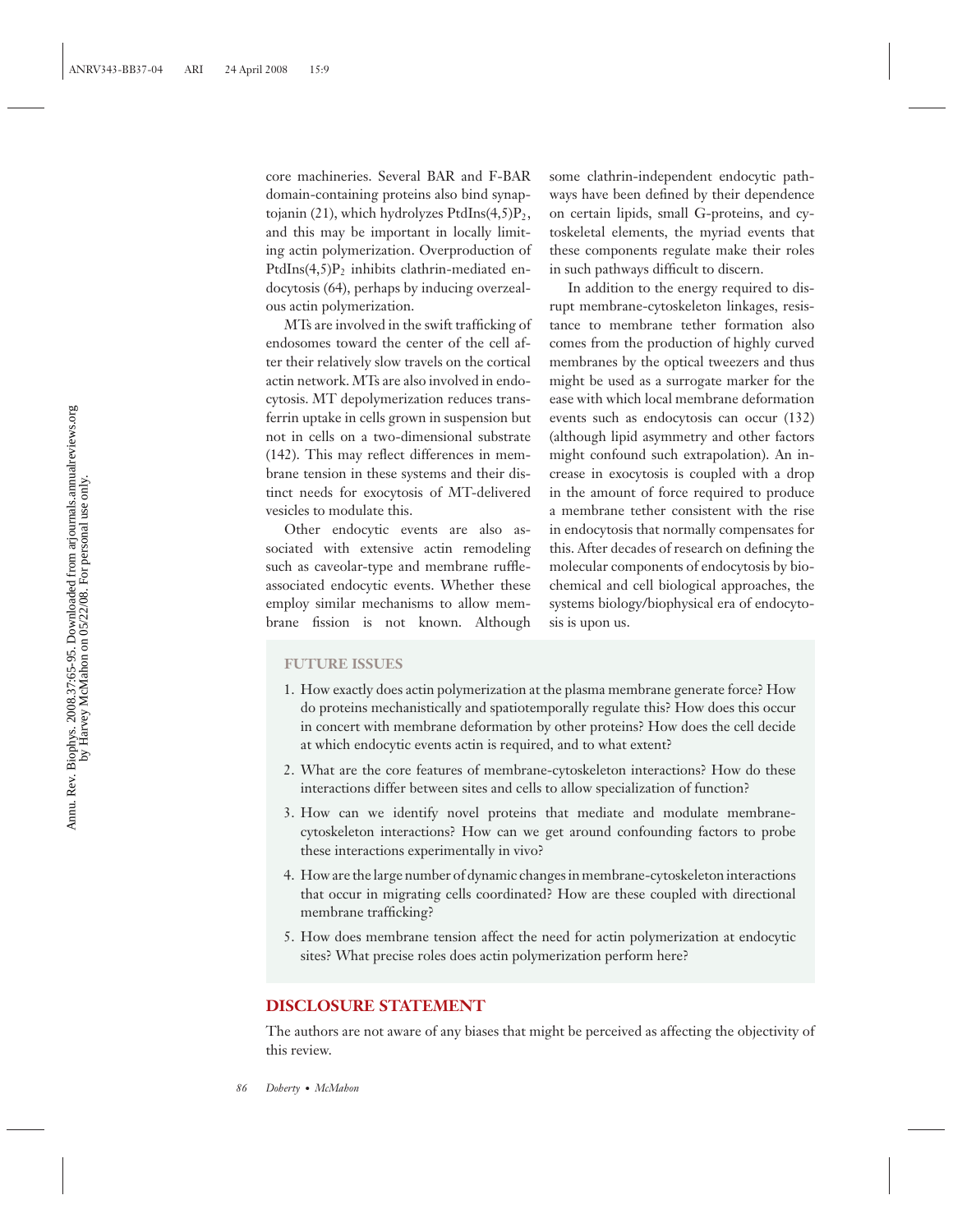## **ACKNOWLEDGMENTS**

We thank all researchers who have contributed invaluably to the understanding that has led to this review, and we sincerely apologize that space restrictions have not allowed us to highlight all their important findings. We thank Rohit Mittal for his careful reading of this manuscript and for his comments and suggestions.

## LITERATURE CITED

- 1. Ahuja R, Pinyol R, Reichenbach N, Custer L, Klingensmith J, et al. 2007. Cordon-bleu is an actin nucleation factor and controls neuronal morphology. *Cell* 131:337–50
- 2. Applewhite DA, Barzik M, Kojima S, Svitkina TM, Gertler FB, Borisy GG. 2007. Ena/VASP proteins have an anticapping independent function in filopodia formation. *Mol. Biol. Cell* 18:2579–91
- 3. Belyantseva IA, Boger ET, Naz S, Frolenkov GI, Sellers JR, et al. 2005. Myosin-XVa is required for tip localization of whirlin and differential elongation of hair-cell stereocilia. *Nat. Cell Biol.* 7:148–56
- 4. Benmerah A, Lamaze C. 2007. Clathrin-coated pits: Vive la difference? *Traffic* 8:970–82
- 5. Bennett V, Baines AJ. 2001. Spectrin and ankyrin-based pathways: metazoan inventions for integrating cells into tissues. *Physiol. Rev.* 81:1353–92
- 6. Bershadsky A, Chausovsky A, Becker E, Lyubimova A, Geiger B. 1996. Involvement of microtubules in the control of adhesion-dependent signal transduction. *Curr. Biol.* 6:1279–89
- 7. Best A, Ahmed S, Kozma R, Lim L. 1996. The Ras-related GTPase Rac1 binds tubulin. *J. Biol. Chem.* 271:3756–62
- 8. Brown FD, Rozelle AL, Yin HL, Balla T, Donaldson JG. 2001. Phosphatidylinositol 4,5-bisphosphate and Arf6-regulated membrane traffic. *J. Cell Biol.* 154:1007–17
- 9. Buki A, Okonkwo DO, Wang KK, Povlishock JT. 2000. Cytochrome *c*release and caspase activation in traumatic axonal injury. *J. Neurosci.* 20:2825–34
- 10. Buss F, Arden SD, Lindsay M, Luzio JP, Kendrick-Jones J. 2001. Myosin VI isoform localized to clathrin-coated vesicles with a role in clathrin-mediated endocytosis. *EMBO J.* 20:3676–84
- 11. Chen CY, Brodsky FM. 2005. Huntingtin-interacting protein 1 (Hip1) and Hip1-related protein (Hip1R) bind the conserved sequence of clathrin light chains and thereby influence clathrin assembly in vitro and actin distribution in vivo. *J. Biol. Chem.* 280:6109–17
- 12. Chitu V, Stanley ER. 2007. Pombe Cdc15 homology (PCH) proteins: coordinators of membrane-cytoskeletal interactions. *Trends Cell Biol.* 17:145–56
- 13. Chu YS, Thomas WA, Eder O, Pincet F, Perez E, et al. 2004. Force measurements in Ecadherin-mediated cell doublets reveal rapid adhesion strengthened by actin cytoskeleton remodeling through Rac and Cdc42. *J. Cell Biol.* 167:1183–94
- 14. Co C, Wong DT, Gierke S, Chang V, Taunton J. 2007. Mechanism of actin network attachment to moving membranes: barbed end capture by N-WASP WH2 domains. *Cell* 128:901–13
- 15. Coleman ML, Sahai EA, Yeo M, Bosch M, Dewar A, Olson MF. 2001. Membrane blebbing during apoptosis results from caspase-mediated activation of ROCK I. *Nat. Cell Biol.* 3:339–45
- 16. Cortese JD, Schwab B 3rd, Frieden C, Elson EL. 1989. Actin polymerization induces a shape change in actin-containing vesicles. *Proc. Natl. Acad. Sci. USA* 86:5773–77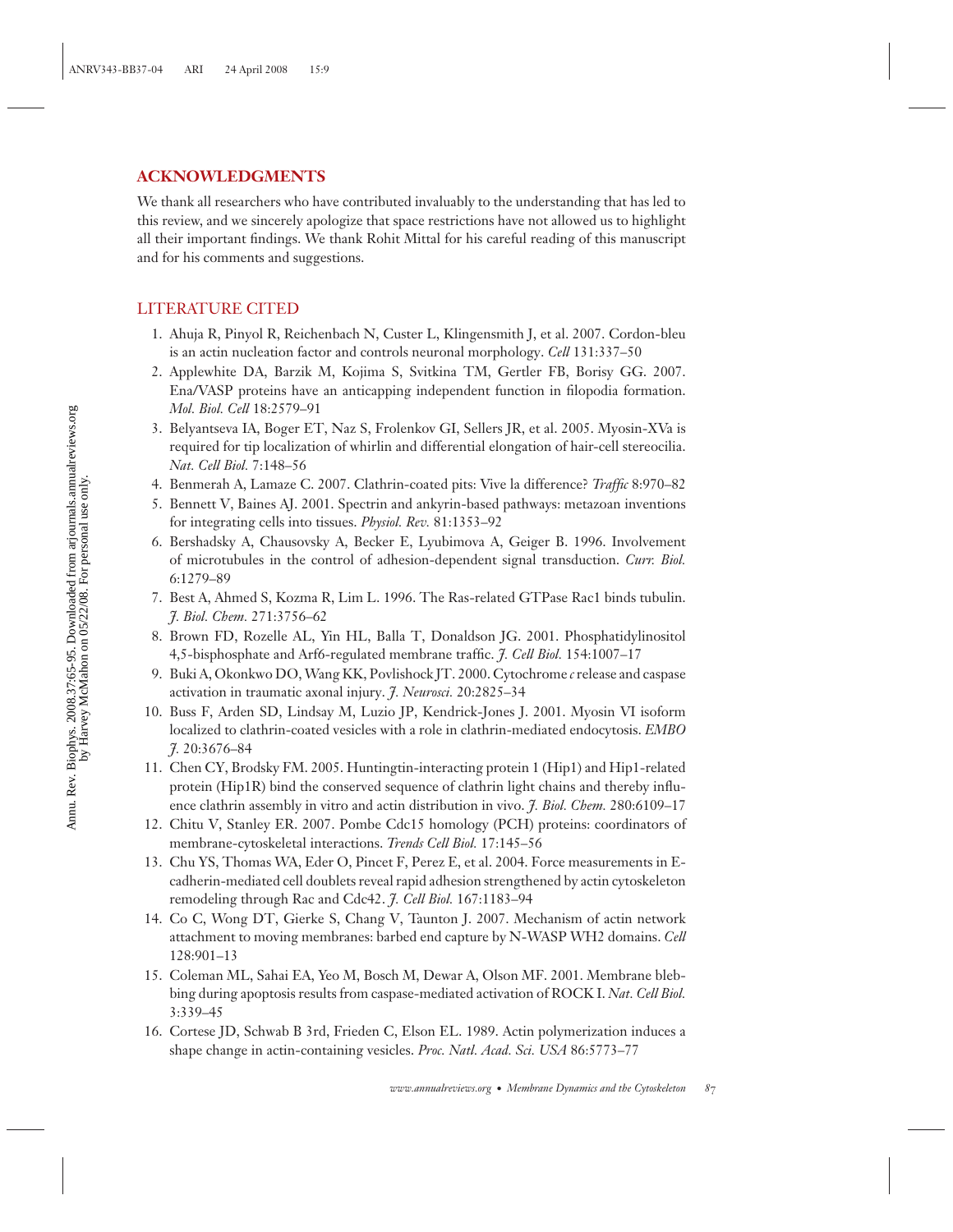- 17. Cukierman E, Pankov R, Stevens DR, Yamada KM. 2001. Taking cell-matrix adhesions to the third dimension. *Science* 294:1708–12
- 18. D'Souza-Schorey C, Chavrier P. 2006. ARF proteins: roles in membrane traffic and beyond. *Nat. Rev. Mol. Cell. Biol.* 7:347–58
- 19. Dai J, Sheetz MP. 1999. Membrane tether formation from blebbing cells. *Biophys. J.* 77:3363–70
- 20. Dai J, Ting-Beall HP, Sheetz MP. 1997. The secretion-coupled endocytosis correlates with membrane tension changes in RBL 2H3 cells. *J. Gen. Physiol.* 110:1–10
- 21. Dawson JC, Legg JA, Machesky LM. 2006. Bar domain proteins: a role in tubulation, scission and actin assembly in clathrin-mediated endocytosis. *Trends Cell Biol.* 16:493–98
- 22. Dehmelt L, Halpain S. 2005. The MAP2/Tau family of microtubule-associated proteins. *Genome Biol.* 6:204
- 23. Delaunay J. 2007. The molecular basis of hereditary red cell membrane disorders. *Blood Rev.* 21:1–20
- 24. Derry JM, Ochs HD, Francke U. 1994. Isolation of a novel gene mutated in Wiskott-Aldrich syndrome. *Cell* 78:635–44
- 25. Desai A, Mitchison TJ. 1997. Microtubule polymerization dynamics. *Annu. Rev. Cell Dev. Biol.* 13:83–117
- 26. Di Paolo G, De Camilli P. 2006. Phosphoinositides in cell regulation and membrane dynamics. *Nature* 443:651–57
- 27. Dickinson RB, Purich DL. 2002. Clamped-filament elongation model for actin-based motors. *Biophys. J.* 82:605–17
- 28. Dickinson RB, Purich DL. 2006. Diffusion rate limitations in actin-based propulsion of hard and deformable particles. *Biophys. J.* 91:1548–63
- 29. Disanza A, Mantoani S, Hertzog M, Gerboth S, Frittoli E, et al. 2006. Regulation of cell shape by Cdc42 is mediated by the synergic actin-bundling activity of the Eps8-IRSp53 complex. *Nat. Cell Biol.* 8:1337–47
- 30. Discher DE, Janmey P, Wang YL. 2005. Tissue cells feel and respond to the stiffness of their substrate. *Science* 310:1139–43
- 31. Donaldson JG, Honda A. 2005. Localization and function of Arf family GTPases. *Biochem. Soc. Trans.* 33:639–42
- 32. Downey GP, Grinstein S, Sue AQA, Czaban B, Chan CK. 1995. Volume regulation in leukocytes: requirement for an intact cytoskeleton. *J. Cell Physiol.* 163:96–104
- 33. Eber S, Lux SE. 2004. Hereditary spherocytosis—defects in proteins that connect the membrane skeleton to the lipid bilayer. *Semin. Hematol.* 41:118–41
- 34. Ervasti JM. 2007. Dystrophin, its interactions with other proteins, and implications for muscular dystrophy. *Biochim. Biophys. Acta* 1772:108–17
- 35. Etienne-Manneville S. 2004. Actin and microtubules in cell motility: Which one is in control? *Traffic* 5:470–77
- 36. Ezratty EJ, Partridge MA, Gundersen GG. 2005. Microtubule-induced focal adhesion disassembly is mediated by dynamin and focal adhesion kinase. *Nat. Cell Biol.* 7:581–90
- 37. Ford MG, Mills IG, Peter BJ, Vallis Y, Praefcke GJ, et al. 2002. Curvature of clathrincoated pits driven by epsin. *Nature* 419:361–66
- 38. Fujimoto LM, Roth R, Heuser JE, Schmid SL. 2000. Actin assembly plays a variable, but not obligatory role in receptor-mediated endocytosis in mammalian cells. *Traffic* 1:161–71
- 39. Funato Y, Terabayashi T, Suenaga N, Seiki M, Takenawa T, Miki H. 2004. IRSp53/Eps8 complex is important for positive regulation of Rac and cancer cell motility/invasiveness. *Cancer Res.* 64:5237–44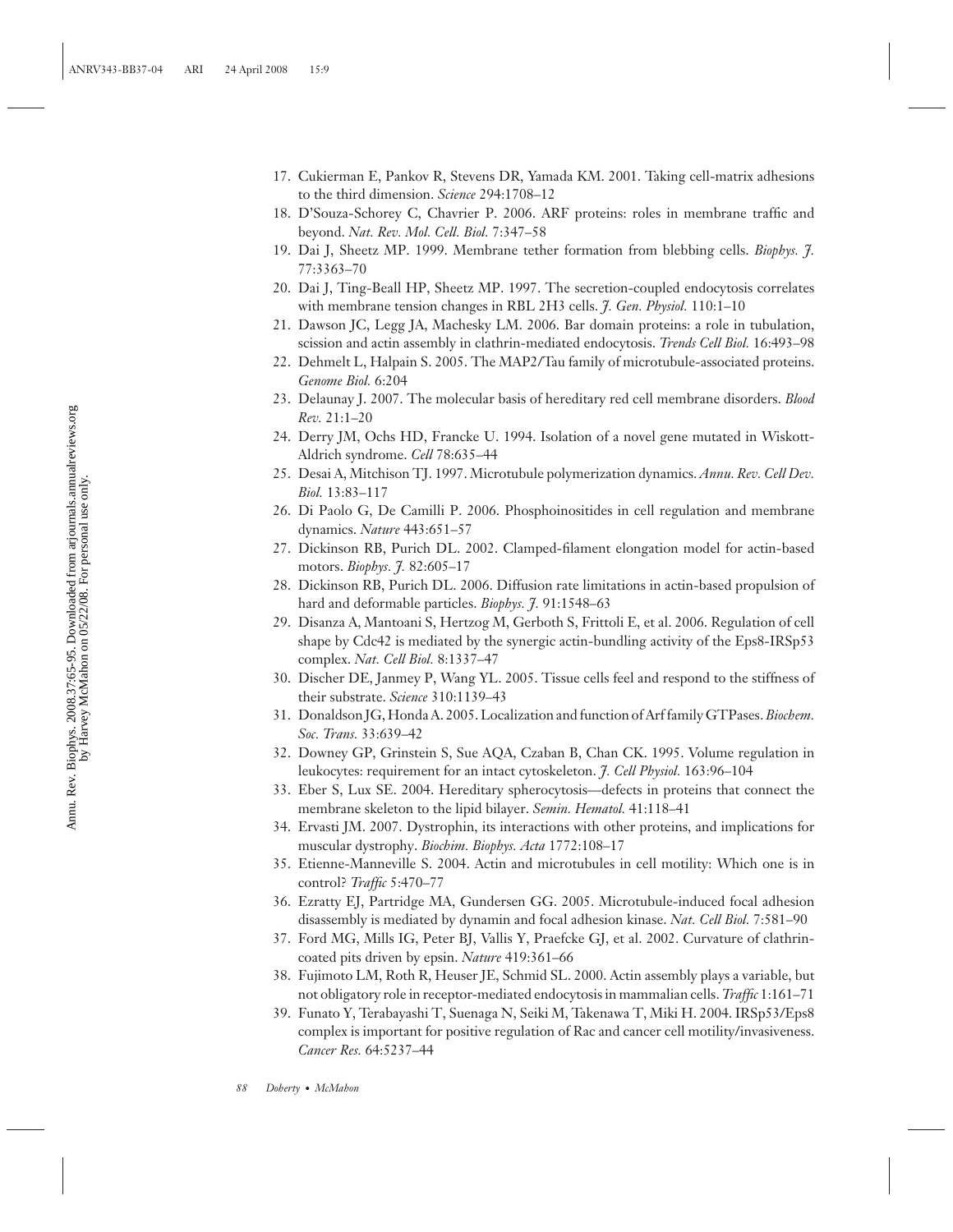- 40. Furuhashi K, Inagaki M, Hatano S, Fukami K, Takenawa T. 1992. Inositol phospholipidinduced suppression of F-actin-gelating activity of smooth muscle filamin. *Biochem. Biophys. Res. Commun.* 184:1261–65
- 41. Gache Y, Chavanas S, Lacour JP, Wiche G, Owaribe K, et al. 1996. Defective expression of plectin/HD1 in epidermolysis bullosa simplex with muscular dystrophy. *J. Clin. Invest.* 97:2289–98
- 42. Gallop JL, Jao CC, Kent HM, Butler PJ, Evans PR, et al. 2006. Mechanism of endophilin N-BAR domain-mediated membrane curvature. *EMBO J.* 25:2898–910
- 43. Gaus K, Le Lay S, Balasubramanian N, Schwartz MA. 2006. Integrin-mediated adhesion regulates membrane order. *J. Cell Biol.* 174:725–34
- 44. Gehler S, Gallo G, Veien E, Letourneau PC. 2004. p75 neurotrophin receptor signaling regulates growth cone filopodial dynamics through modulating RhoA activity. *J. Neurosci.* 24:4363–72
- 45. Gillingham AK, Munro S. 2007. The small G proteins of the Arf family and their regulators. *Annu. Rev. Cell Dev. Biol.* 23:579–611
- 46. Gniadecki R. 2006. Desmoglein autoimmunity in the pathogenesis of pemphigus. *Autoimmunity* 39:541–47
- 47. Golub T, Caroni P. 2005. PI $(4,5)P_2$ -dependent microdomain assemblies capture microtubules to promote and control leading edge motility. *J. Cell Biol.* 169:151–65
- 48. Gottlieb TA, Ivanov IE, Adesnik M, Sabatini DD. 1993. Actin microfilaments play a critical role in endocytosis at the apical but not the basolateral surface of polarized epithelial cells. *J. Cell Biol.* 120:695–710
- 49. Govek EE, Newey SE, Akerman CJ, Cross JR, Van der Veken L, Van Aelst L. 2004. The X-linked mental retardation protein oligophrenin-1 is required for dendritic spine morphogenesis. *Nat. Neurosci.* 7:364–72
- 50. Gyoeva FK, Gelfand VI. 1991. Coalignment of vimentin intermediate filaments with microtubules depends on kinesin. *Nature* 353:445–48
- 51. Halpain S, Dehmelt L. 2006. The MAP1 family of microtubule-associated proteins. *Genome Biol.* 7:224
- 52. Hawkins PT, Anderson KE, Davidson K, Stephens LR. 2006. Signalling through Class I PI3Ks in mammalian cells. *Biochem. Soc. Trans.* 34:647–62
- 53. Henne WM, Kent HM, Ford MG, Hegde BG, Daumke O, et al. 2007. Structure and analysis of FCHo2 F-BAR domain: a dimerizing and membrane recruitment module that effects membrane curvature. *Structure* 15:839–52
- 54. Ho HY, Rohatgi R, Lebensohn AM, Le M, Li J, et al. 2004. Toca-1 mediates Cdc42 dependent actin nucleation by activating the N-WASP-WIP complex. *Cell* 118:203–16
- 55. Honda A, Nogami M, Yokozeki T, Yamazaki M, Nakamura H, et al. 1999. Phosphatidylinositol 4-phosphate 5-kinase alpha is a downstream effector of the small G protein ARF6 in membrane ruffle formation. *Cell* 99:521–32
- 56. Hotani H, Miyamoto H. 1990. Dynamic features of microtubules as visualized by darkfield microscopy. *Adv. Biophys.* 26:135–56
- 57. Itoh T, Erdmann KS, Roux A, Habermann B, Werner H, De Camilli P. 2005. Dynamin and the actin cytoskeleton cooperatively regulate plasma membrane invagination by BAR and F-BAR proteins. *Dev. Cell* 9:791–804
- 58. Itoh T, Koshiba S, Kigawa T, Kikuchi A, Yokoyama S, Takenawa T. 2001. Role of the ENTH domain in phosphatidylinositol-4,5-bisphosphate binding and endocytosis. *Science* 291:1047–51
- 59. Jaffe AB, Hall A. 2005. Rho GTPases: biochemistry and biology. *Annu. Rev. Cell Dev. Biol.* 21:247–69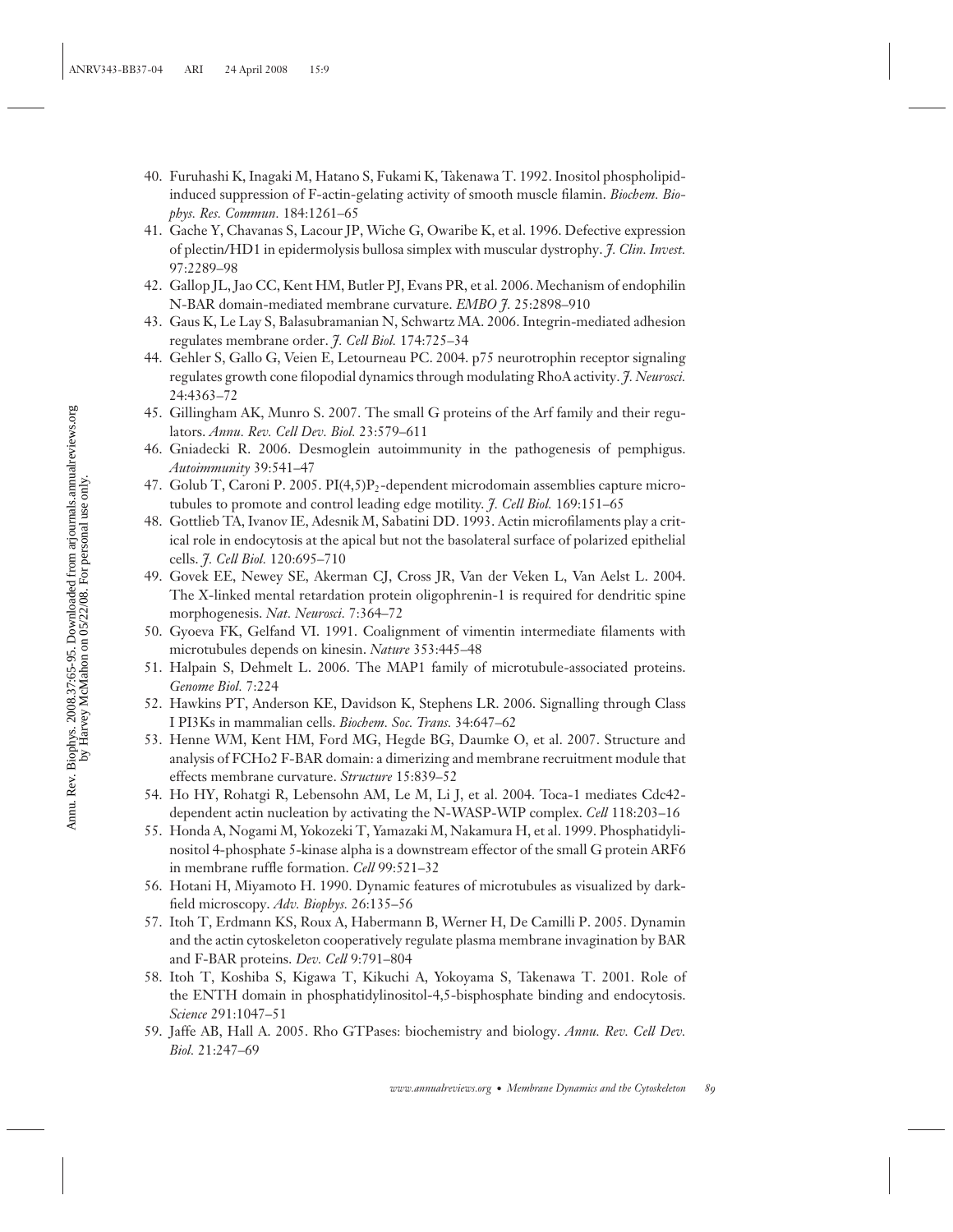- 60. Janmey PA, Euteneuer U, Traub P, Schliwa M. 1991. Viscoelastic properties of vimentin compared with other filamentous biopolymer networks. *J. Cell Biol.* 113:155–60
- 61. Janmey PA, Lindberg U. 2004. Cytoskeletal regulation: rich in lipids. *Nat. Rev. Mol. Cell. Biol.* 5:658–66
- 62. Kaksonen M, Toret CP, Drubin DG. 2005. A modular design for the clathrin- and actinmediated endocytosis machinery. *Cell* 123:305–20
- 63. Kaksonen M, Toret CP, Drubin DG. 2006. Harnessing actin dynamics for clathrinmediated endocytosis. *Nat. Rev. Mol. Cell. Biol.* 7:404–14
- 64. Kanzaki M, Furukawa M, Raab W, Pessin JE. 2004. Phosphatidylinositol 4,5 bisphosphate regulates adipocyte actin dynamics and GLUT4 vesicle recycling. *J. Biol. Chem.* 279:30622–33
- 65. Kaverina I, Krylyshkina O, Small JV. 1999. Microtubule targeting of substrate contacts promotes their relaxation and dissociation. *J. Cell Biol.* 146:1033–44
- 66. Kenney D, Cairns L, Remold-O'Donnell E, Peterson J, Rosen FS, Parkman R. 1986. Morphological abnormalities in the lymphocytes of patients with the Wiskott-Aldrich syndrome. *Blood* 68:1329–32
- 67. Kessels MM, Qualmann B. 2002. Syndapins integrate N-WASP in receptor-mediated endocytosis. *EMBO J.* 21:6083–94
- 68. Kessels MM, Qualmann B. 2006. Syndapin oligomers interconnect the machineries for endocytic vesicle formation and actin polymerization. *J. Biol. Chem.* 281:13285–99
- 69. Khan SY, Ahmed ZM, Shabbir MI, Kitajiri S, Kalsoom S, et al. 2007. Mutations of the RDX gene cause nonsyndromic hearing loss at the DFNB24 locus. *Hum. Mutat.* 28:417– 23
- 70. Kim Y, Sung JY, Ceglia I, Lee KW, Ahn JH, et al. 2006. Phosphorylation of WAVE1 regulates actin polymerization and dendritic spine morphology. *Nature* 442:814–17
- 71. Kitajiri S, Fukumoto K, Hata M, Sasaki H, Katsuno T, et al. 2004. Radixin deficiency causes deafness associated with progressive degeneration of cochlear stereocilia. *J. Cell Biol.* 166:559–70
- 72. Kobayashi K, Kuroda S, Fukata M, Nakamura T, Nagase T, et al. 1998. p140Sra-1 (specifically Rac1-associated protein) is a novel specific target for Rac1 small GTPase. *J. Biol. Chem.* 273:291–95
- 73. Kottke MD, Delva E, Kowalczyk AP. 2006. The desmosome: cell science lessons from human diseases. *J. Cell Sci.* 119:797–806
- 74. Krugmann S, Jordens I, Gevaert K, Driessens M, Vandekerckhove J, Hall A. 2001. Cdc42 induces filopodia by promoting the formation of an IRSp53:Mena complex. *Curr. Biol.* 11:1645–55
- 75. Krylyshkina O, Anderson KI, Kaverina I, Upmann I, Manstein DJ, et al. 2003. Nanometer targeting of microtubules to focal adhesions. *J. Cell Biol.* 161:853–59
- 76. Kusumi A, Nakada C, Ritchie K, Murase K, Suzuki K, et al. 2005. Paradigm shift of the plasma membrane concept from the two-dimensional continuum fluid to the partitioned fluid: high-speed single-molecule tracking of membrane molecules. *Annu. Rev. Biophys. Biomol. Struct.* 34:351–78
- 77. Kwiatkowski AV, Gertler FB, Loureiro JJ. 2003. Function and regulation of Ena/VASP proteins. *Trends Cell Biol.* 13:386–92
- 78. Kwik J, Boyle S, Fooksman D, Margolis L, Sheetz MP, Edidin M. 2003. Membrane cholesterol, lateral mobility, and the phosphatidylinositol 4,5-bisphosphate-dependent organization of cell actin. *Proc. Natl. Acad. Sci. USA* 100:13964–69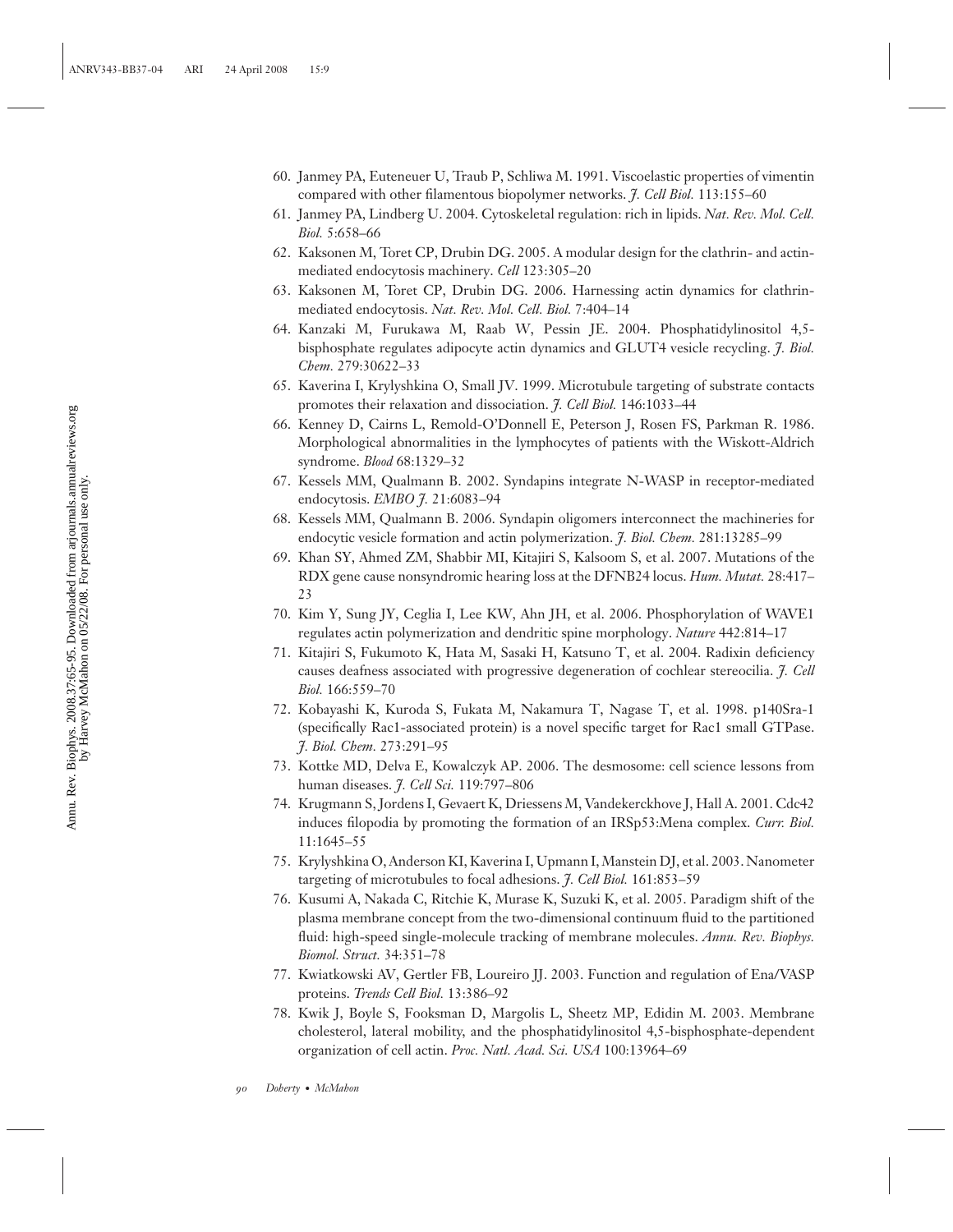- 79. Langhorst MF, Solis GP, Hannbeck S, Plattner H, Stuermer CA. 2007. Linking membrane microdomains to the cytoskeleton: regulation of the lateral mobility of reggie-1/flotillin-2 by interaction with actin. *FEBS Lett.* 581:4697–703
- 80. Lambert M, Thoumine O, Brevier J, Choquet D, Riveline D, Mege RM. 2007. Nucleation ` and growth of cadherin adhesions. *Exp. Cell Res.* 313:4025–40
- 81. Le Clainche C, Pauly BS, Zhang CX, Engqvist-Goldstein AE, Cunningham K, Drubin DG. 2007. A Hip1R-cortactin complex negatively regulates actin assembly associated with endocytosis. *EMBO J.* 26:1199–210
- 82. Liburd N, Ghosh M, Riazuddin S, Naz S, Khan S, et al. 2001. Novel mutations of MYO15A associated with profound deafness in consanguineous families and moderately severe hearing loss in a patient with Smith-Magenis syndrome. *Hum. Genet.* 109:535–41
- 83. Ligeti E, Settleman J. 2006. Regulation of RhoGAP specificity by phospholipids and prenylation. *Methods Enzymol.* 406:104–17
- 84. Linshaw MA, Fogel CA, Downey GP, Koo EW, Gotlieb AI. 1992. Role of cytoskeleton in volume regulation of rabbit proximal tubule in dilute medium. *Am. J. Physiol.* 262:F144– 50
- 85. Liu AP, Fletcher DA. 2006. Actin polymerization serves as a membrane domain switch in model lipid bilayers. *Biophys. J.* 91:4064–70
- 86. Lundmark R, Carlsson SR. 2003. Sorting nexin 9 participates in clathrin-mediated endocytosis through interactions with the core components. *J. Biol. Chem.* 278:46772–81
- 87. Magdalena J, Millard TH, Machesky LM. 2003. Microtubule involvement in NIH 3T3 Golgi and MTOC polarity establishment. *J. Cell Sci.* 116:743–56
- 88. Malhotra JD, Koopmann MC, Kazen-Gillespie KA, Fettman N, Hortsch M, Isom LL. 2002. Structural requirements for interaction of sodium channel beta 1 subunits with ankyrin. *J. Biol. Chem.* 277:26681–88
- 89. Maly IV, Borisy GG. 2001. Self-organization of a propulsive actin network as an evolutionary process. *Proc. Natl. Acad. Sci. USA* 98:11324–29
- 90. Martens S, Kozlov MM, McMahon HT. 2007. How synaptotagmin promotes membrane fusion. *Science* 316:1205–8
- 91. Martinez-Quiles N, Rohatgi R, Anton IM, Medina M, Saville SP, et al. 2001. WIP regulates N-WASP-mediated actin polymerization and filopodium formation. *Nat. Cell Biol.* 3:484–91
- 92. Mattila PK, Pykalainen A, Saarikangas J, Paavilainen VO, Vihinen H, et al. 2007. Missingin-metastasis and IRSp53 deform  $PI(4,5)P_2$ -rich membranes by an inverse BAR domainlike mechanism. *J. Cell Biol.* 176:953–64
- 93. McMahon HT, Gallop JL. 2005. Membrane curvature and mechanisms of dynamic cell membrane remodelling. *Nature* 438:590–96
- 94. McNeill H, Ozawa M, Kemler R, Nelson WJ. 1990. Novel function of the cell adhesion molecule uvomorulin as an inducer of cell surface polarity. *Cell* 62:309–16
- 95. McNiven MA, Kim L, Krueger EW, Orth JD, Cao H, Wong TW. 2000. Regulated interactions between dynamin and the actin-binding protein cortactin modulate cell shape. *J. Cell Biol.* 151:187–98
- 96. Merrifield CJ. 2004. Seeing is believing: imaging actin dynamics at single sites of endocytosis. *Trends Cell Biol.* 14:352–58
- 97. Merrifield CJ, Feldman ME, Wan L, Almers W. 2002. Imaging actin and dynamin recruitment during invagination of single clathrin-coated pits. *Nat. Cell Biol.* 4:691–98
- 98. Miki H, Sasaki T, Takai Y, Takenawa T. 1998. Induction of filopodium formation by a WASP-related actin-depolymerizing protein N-WASP. *Nature* 391:93–96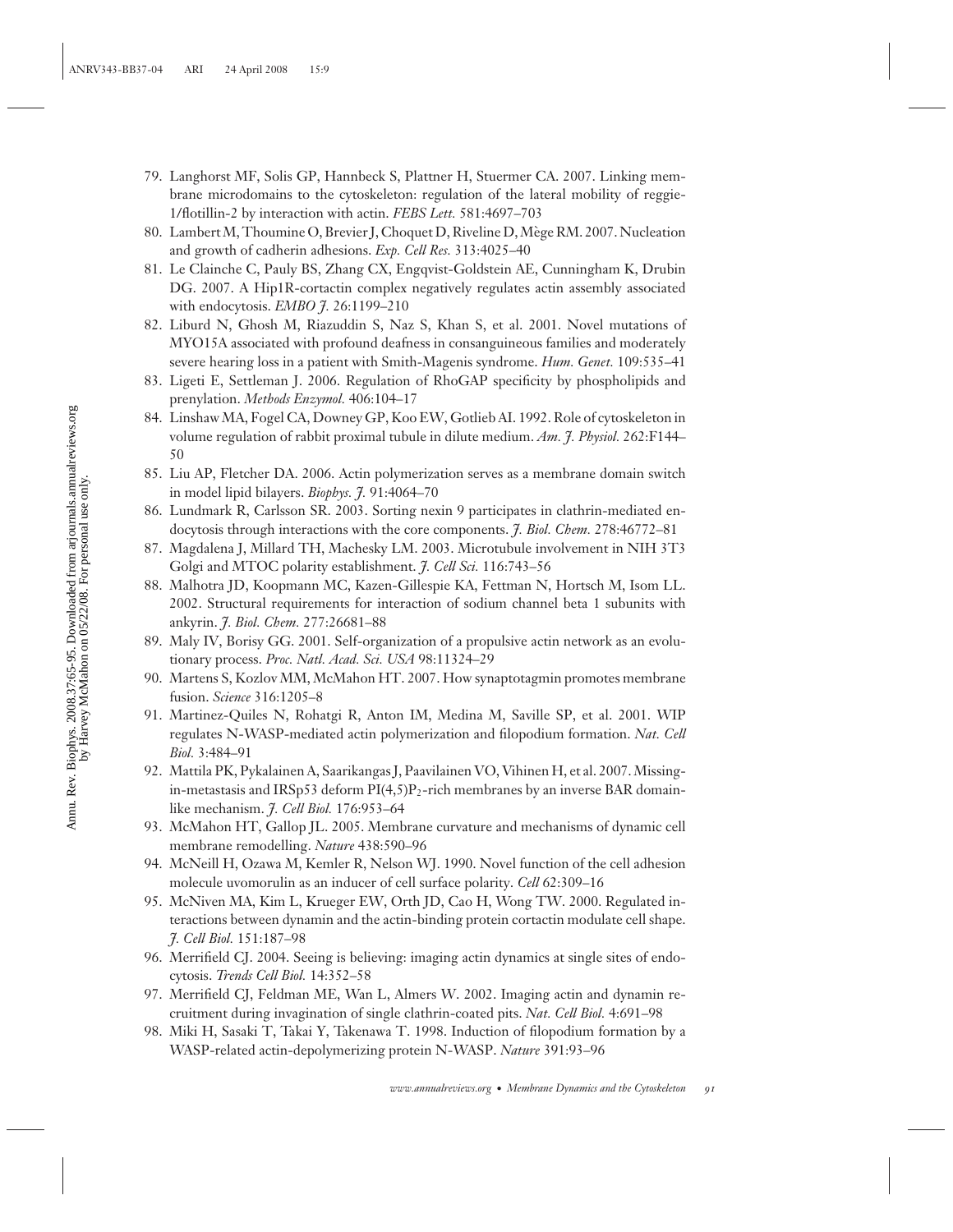- 99. Millard TH, Bompard G, Heung MY, Dafforn TR, Scott DJ, et al. 2005. Structural basis of filopodia formation induced by the IRSp53/MIM homology domain of human IRSp53. *EMBO J.* 24:240–50
- 100. Mohler PJ, Gramolini AO, Bennett V. 2002. Ankyrins. *J. Cell Sci.* 115:1565–66
- 101. Morone N, Fujiwara T, Murase K, Kasai RS, Ike H, et al. 2006. Three-dimensional reconstruction of the membrane skeleton at the plasma membrane interface by electron tomography. *J. Cell Biol.* 174:851–62
- 102. Mullins RD, Heuser JA, Pollard TD. 1998. The interaction of Arp2/3 complex with actin: nucleation, high affinity pointed end capping, and formation of branching networks of filaments. *Proc. Natl. Acad. Sci. USA* 95:6181–86
- 103. Nakagawa H, Miki H, Nozumi M, Takenawa T, Miyamoto S, et al. 2003. IRSp53 is colocalised with WAVE2 at the tips of protruding lamellipodia and filopodia independently of Mena. *J. Cell Sci.* 116:2577–83
- 104. Oikawa T, Yamaguchi H, Itoh T, Kato M, Ijuin T, et al. 2004. PtdIns(3,4,5)P3 binding is necessary for WAVE2-induced formation of lamellipodia. *Nat. Cell Biol.* 6:420–26
- 105. Olson TM, Illenberger S, Kishimoto NY, Huttelmaier S, Keating MT, Jockusch BM. 2002. Metavinculin mutations alter actin interaction in dilated cardiomyopathy. *Circulation* 105:431–37
- 106. Oude Weernink PA, Schulte P, Guo Y, Wetzel J, Amano M, et al. 2000. Stimulation of phosphatidylinositol-4-phosphate 5-kinase by Rho-kinase. *J. Biol. Chem.* 275:10168–74
- 107. Parthasarathy R, Yu CH, Groves JT. 2006. Curvature-modulated phase separation in lipid bilayer membranes. *Langmuir* 22:5095–99
- 108. Pedersen SF, Hoffmann EK, Mills JW. 2001. The cytoskeleton and cell volume regulation. *Comp. Biochem. Physiol. A* 130:385–99
- 109. Peng J, Wallar BJ, Flanders A, Swiatek PJ, Alberts AS. 2003. Disruption of the Diaphanous-related formin Drf1 gene encoding mDia1 reveals a role for Drf3 as an effector for Cdc42. *Curr. Biol.* 13:534–45
- 110. Perera RM, Zoncu R, Lucast L, De Camilli P, Toomre D. 2006. Two synaptojanin 1 isoforms are recruited to clathrin-coated pits at different stages. *Proc. Natl. Acad. Sci. USA* 103:19332–37
- 111. Pertile P, Liscovitch M, Chalifa V, Cantley LC. 1995. Phosphatidylinositol 4,5 bisphosphate synthesis is required for activation of phospholipase D in U937 cells. *J. Biol. Chem.* 270:5130–35
- 112. Peter BJ, Kent HM, Mills IG, Vallis Y, Butler PJ, et al. 2004. BAR domains as sensors of membrane curvature: the amphiphysin BAR structure. *Science* 303:495–99
- 113. Piasek A, Thyberg J. 1980. Effects of colchicine on endocytosis of horseradish peroxidase by rat peritoneal macrophages. *J. Cell Sci.* 45:59–71
- 114. Pollard TD. 2007. Regulation of actin filament assembly by Arp2/3 complex and formins. *Annu. Rev. Biophys. Biomol. Struct.* 36:451–77
- 115. Pollard TD, Borisy GG. 2003. Cellular motility driven by assembly and disassembly of actin filaments. *Cell* 112:453–65
- 116. Praefcke GJ, McMahon HT. 2004. The dynamin superfamily: universal membrane tubulation and fission molecules? *Nat. Rev. Mol. Cell. Biol.* 5:133–47
- 117. Prahlad V, Yoon M, Moir RD, Vale RD, Goldman RD. 1998. Rapid movements of vimentin on microtubule tracks: kinesin-dependent assembly of intermediate filament networks. *J. Cell Biol.* 143:159–70
- 118. Randazzo PA, Inoue H, Bharti S. 2007. Arf GAPs as regulators of the actin cytoskeleton. *Biol. Cell* 99:583–600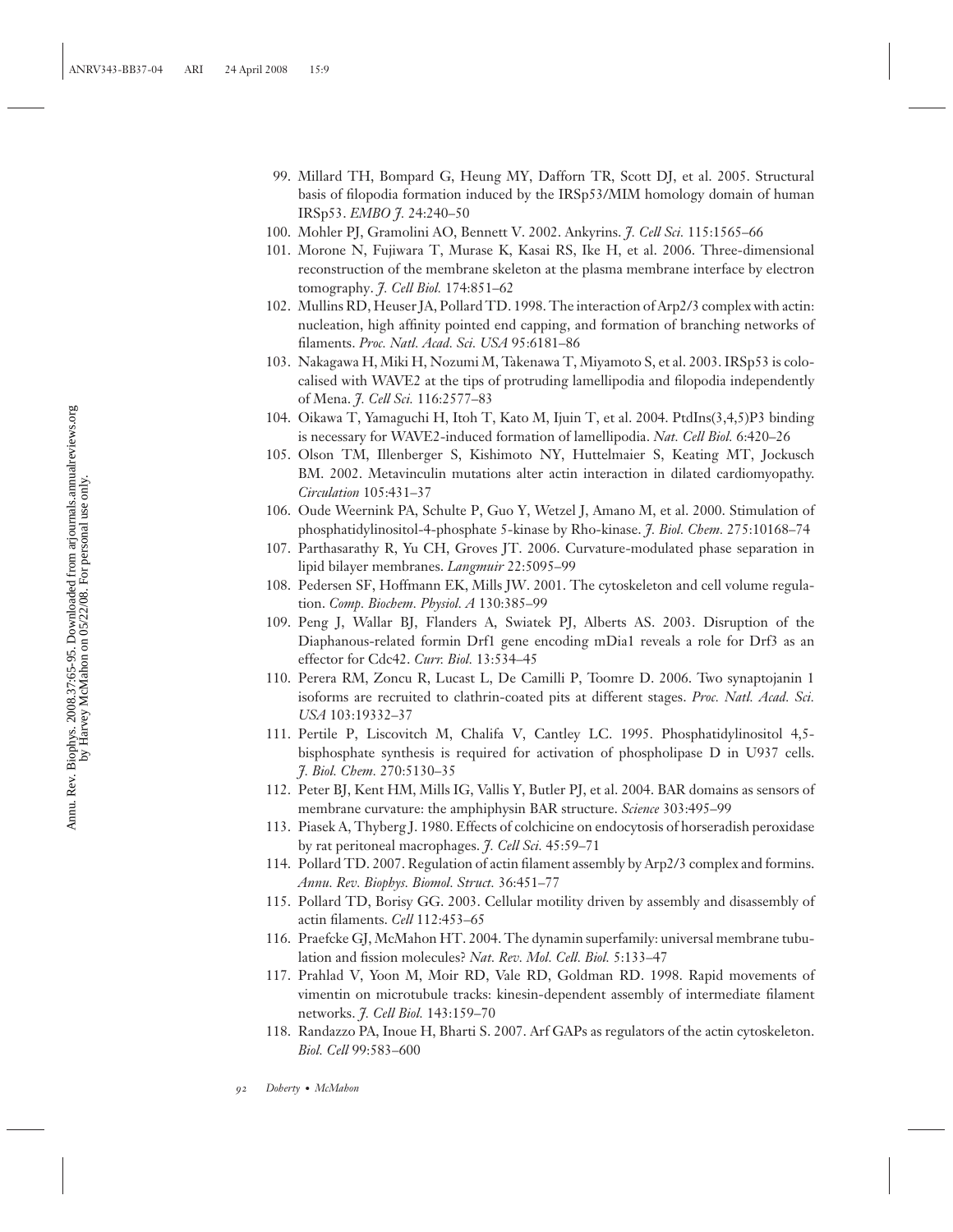- 119. Raucher D, Sheetz MP. 2000. Cell spreading and lamellipodial extension rate is regulated by membrane tension. *J. Cell Biol.* 148:127–36
- 120. Raucher D, Stauffer T, Chen W, Shen K, Guo S, et al. 2000. Phosphatidylinositol 4,5 bisphosphate functions as a second messenger that regulates cytoskeleton-plasma membrane adhesion. *Cell* 100:221–28
- 121. Ren XD, Kiosses WB, Schwartz MA. 1999. Regulation of the small GTP-binding protein Rho by cell adhesion and the cytoskeleton. *EMBO J.* 18:578–85
- 122. Ridley AJ. 2006. Rho GTPases and actin dynamics in membrane protrusions and vesicle trafficking. *Trends Cell Biol.* 16:522–29
- 123. Rohatgi R, Ma L, Miki H, Lopez M, Kirchhausen T, et al. 1999. The interaction between N-WASP and the Arp2/3 complex links Cdc42-dependent signals to actin assembly. *Cell* 97:221–31
- 124. Rohatgi R, Nollau P, Ho HY, Kirschner MW, Mayer BJ. 2001. Nck and phosphatidylinositol 4,5-bisphosphate synergistically activate actin polymerization through the N-WASP-Arp2/3 pathway. *J. Biol. Chem.* 276:26448–52
- 125. Roux A, Uyhazi K, Frost A, De Camilli P. 2006. GTP-dependent twisting of dynamin implicates constriction and tension in membrane fission. *Nature* 441:528–31
- 126. Sankaranarayanan S, Atluri PP, Ryan TA. 2003. Actin has a molecular scaffolding, not propulsive, role in presynaptic function. *Nat. Neurosci.* 6:127–35
- 127. Saotome I, Curto M, McClatchey AI. 2004. Ezrin is essential for epithelial organization and villus morphogenesis in the developing intestine. *Dev. Cell* 6:855–64
- 128. Schaus TE, Taylor EW, Borisy GG. 2007. Self-organization of actin filament orientation in the dendritic-nucleation/array-treadmilling model. *Proc. Natl. Acad. Sci. USA* 104:7086–91
- 129. Schmid EM, McMahon HT. 2007. Integrating molecular and network biology to decode endocytosis. *Nature* 448:883–88
- 130. Sechi AS, Wehland J. 2004. ENA/VASP proteins: multifunctional regulators of actin cytoskeleton dynamics. *Front. Biosci.* 9:1294–310
- 131. Senetar MA, Foster SJ, McCann RO. 2004. Intrasteric inhibition mediates the interaction of the I/LWEQ module proteins Talin1, Talin2, Hip1, and Hip12 with actin. *Biochemistry* 43:15418–28
- 132. Sheetz MP. 2001. Cell control by membrane-cytoskeleton adhesion. *Nat. Rev. Mol. Cell. Biol.* 2:392–96
- 133. Sheetz MP, Sable JE, Dobereiner HG. 2006. Continuous membrane-cytoskeleton adhesion requires continuous accommodation to lipid and cytoskeleton dynamics. *Annu. Rev. Biophys. Biomol. Struct.* 35:417–34
- 134. Shimada A, Niwa H, Tsujita K, Suetsugu S, Nitta K, et al. 2007. Curved EFC/F-BARdomain dimers are joined end to end into a filament for membrane invagination in endocytosis. *Cell* 129:761–72
- 135. Shonukan O, Bagayogo I, McCrea P, Chao M, Hempstead B. 2003. Neurotrophininduced melanoma cell migration is mediated through the actin-bundling protein fascin. *Oncogene* 22:3616–23
- 136. Shtivelman E, Lifshitz B, Gale RP, Canaani E. 1985. Fused transcript of abl and bcr genes in chronic myelogenous leukaemia. *Nature* 315:550–54
- 137. Sider JR, Mandato CA, Weber KL, Zandy AJ, Beach D, et al. 1999. Direct observation of microtubule-f-actin interaction in cell free lysates. *J. Cell Sci.* 112(Pt. 12):1947–56
- 138. Smythe E, Ayscough KR. 2006. Actin regulation in endocytosis. *J. Cell Sci.* 119:4589–98
- 139. Sonnenberg A, Liem RK. 2007. Plakins in development and disease. *Exp. Cell Res.* 313:2189–203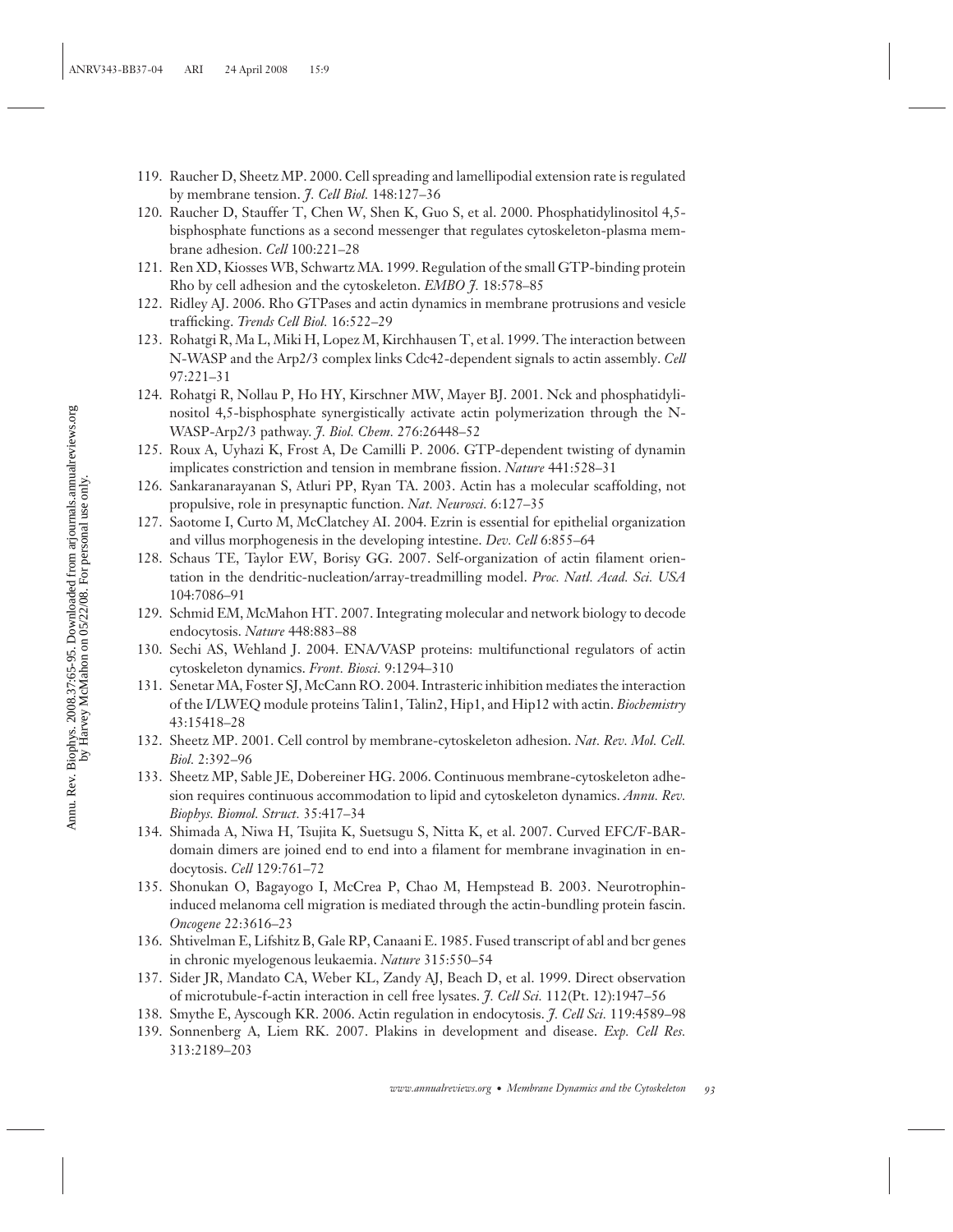- 140. Sousa AD, Cheney RE. 2005. Myosin-X: a molecular motor at the cell's fingertips. *Trends Cell Biol.* 15:533–39
- 141. Steffen A, Faix J, Resch GP, Linkner J, Wehland J, et al. 2006. Filopodia formation in the absence of functional WAVE- and Arp2/3-complexes. *Mol. Biol. Cell* 17:2581–91
- 142. Subtil A, Dautry-Varsat A. 1997. Microtubule depolymerization inhibits clathrin coatedpit internalization in nonadherent cell lines while interleukin 2 endocytosis is not affected. *J. Cell Sci.* 110(Pt. 19):2441–47
- 143. Suetsugu S, Murayama K, Sakamoto A, Hanawa-Suetsugu K, Seto A, et al. 2006. The RAC binding domain/IRSp53-MIM homology domain of IRSp53 induces RAC-dependent membrane deformation. *J. Biol. Chem.* 281:35347–58
- 144. Svitkina TM, Borisy GG. 1999. Arp2/3 complex and actin depolymerizing factor/cofilin in dendritic organization and treadmilling of actin filament array in lamellipodia. *J. Cell Biol.* 145:1009–26
- 145. Svitkina TM, Verkhovsky AB, McQuade KM, Borisy GG. 1997. Analysis of the actinmyosin II system in fish epidermal keratocytes: mechanism of cell body translocation. *J. Cell Biol.* 139:397–415
- 146. Takenawa T, Suetsugu S. 2007. The WASP-WAVE protein network: connecting the membrane to the cytoskeleton. *Nat. Rev. Mol. Cell. Biol.* 8:37–48
- 147. Tang J, Gross DJ. 2003. Regulated EGF receptor binding to F-actin modulates receptor phosphorylation. *Biochem. Biophys. Res. Commun.* 312:930–36
- 148. Thomas P, Lee AK, Wong JG, Almers W. 1994. A triggered mechanism retrieves membrane in seconds after Ca<sup>(2+)</sup>-stimulated exocytosis in single pituitary cells. *J. Cell Biol.* 124:667–75
- 149. Thomsen P, Roepstorff K, Stahlhut M, van Deurs B. 2002. Caveolae are highly immobile plasma membrane microdomains, which are not involved in constitutive endocytic trafficking. *Mol. Biol. Cell*. 13:238–50
- 150. Togo T, Krasieva TB, Steinhardt RA. 2000. A decrease in membrane tension precedes successful cell-membrane repair. *Mol. Biol. Cell* 11:4339–46
- 151. Toivola DM, Tao GZ, Habtezion A, Liao J, Omary MB. 2005. Cellular integrity plus: organelle-related and protein-targeting functions of intermediate filaments. *Trends Cell Biol.* 15:608–17
- 152. Traynor D, Kay RR. 2007. Possible roles of the endocytic cycle in cell motility. *J. Cell Sci.* 120:2318–27
- 153. Tsujita K, Suetsugu S, Sasaki N, Furutani M, Oikawa T, Takenawa T. 2006. Coordination between the actin cytoskeleton and membrane deformation by a novel membrane tubulation domain of PCH proteins is involved in endocytosis. *J. Cell Biol.* 172:269–79
- 154. Tuxworth RI, Stephens S, Ryan ZC, Titus MA. 2005. Identification of a myosin VII-talin complex. *J. Biol. Chem.* 280:26557–64
- 155. Verrey F, Groscurth P, Bolliger U. 1995. Cytoskeletal disruption in A6 kidney cells: impact on endo/exocytosis and NaCl transport regulation by antidiuretic hormone. *J. Membr. Biol.* 145:193–204
- 156. Vignjevic D, Kojima S, Aratyn Y, Danciu O, Svitkina T, Borisy GG. 2006. Role of fascin in filopodial protrusion. *J. Cell Biol.* 174:863–75
- 157. Weis WI, Nelson WJ. 2006. Re-solving the cadherin-catenin-actin conundrum. *J. Biol. Chem.* 281:35593–97
- 158. Witke W, Podtelejnikov AV, Di Nardo A, Sutherland JD, Gurniak CB, et al. 1998. In mouse brain profilin I and profilin II associate with regulators of the endocytic pathway and actin assembly. *EMBO J.* 17:967–76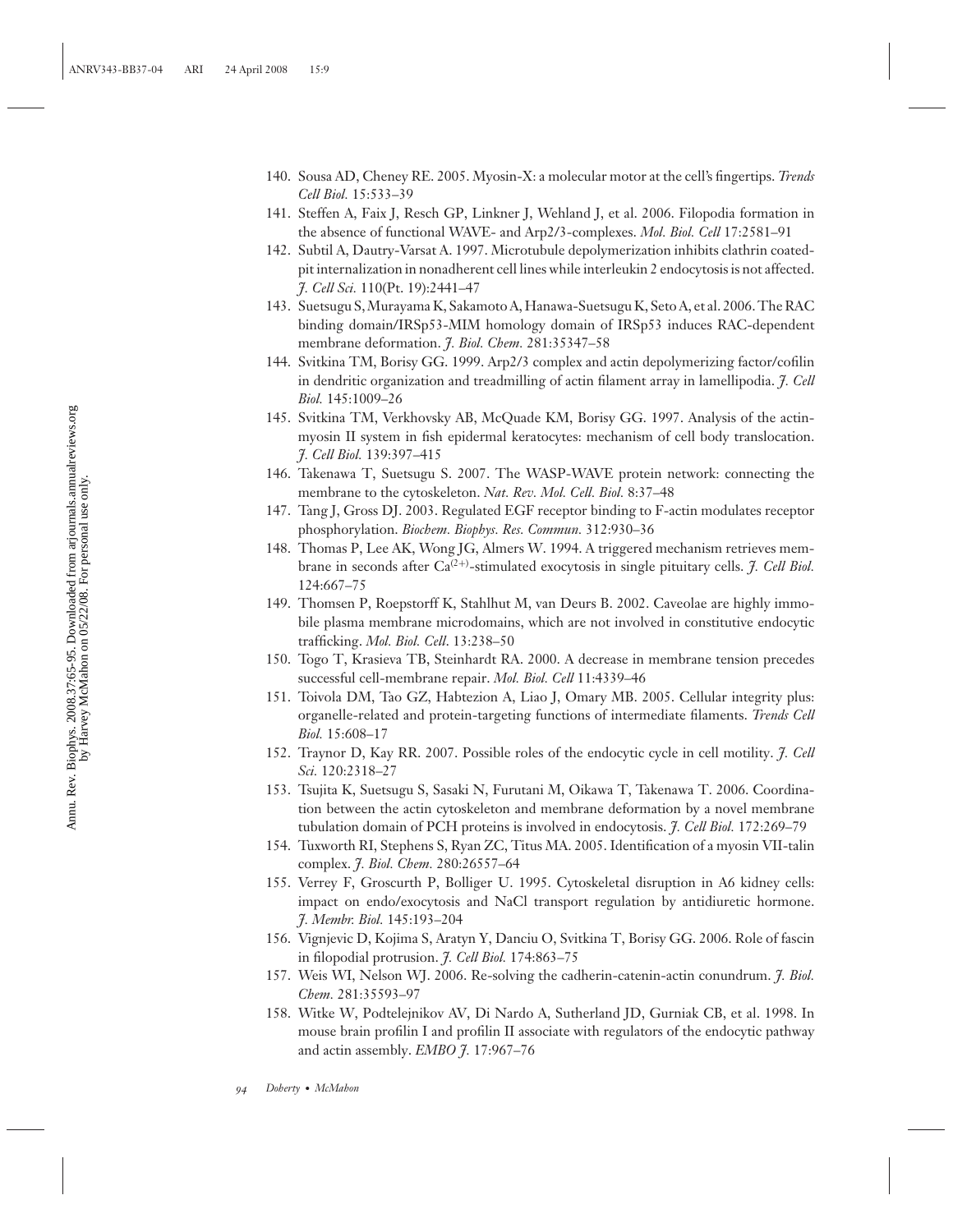- 159. Wu H, Parsons JT. 1993. Cortactin, an 80/85-kDa pp60src substrate, is a filamentous actin-binding protein enriched in the cell cortex. *J. Cell Biol.* 120:1417–26
- 160. Yarar D, Waterman-Storer CM, Schmid SL. 2005. A dynamic actin cytoskeleton functions at multiple stages of clathrin-mediated endocytosis. *Mol. Biol. Cell* 16:964–75
- 161. Yarar D, Waterman-Storer CM, Schmid SL. 2007. SNX9 couples actin assembly to phosphoinositide signals and is required for membrane remodeling during endocytosis. *Dev. Cell* 13:43–56
- 162. Yin HL, Janmey PA. 2003. Phosphoinositide regulation of the actin cytoskeleton. *Annu. Rev. Physiol.* 65:761–89
- 163. Zaidel-Bar R, Cohen M, Addadi L, Geiger B. 2004. Hierarchical assembly of cell-matrix adhesion complexes. *Biochem. Soc. Trans* 32:416–20
- 164. Zuo X, Zhang J, Zhang Y, Hsu SC, Zhou D, Guo W. 2006. Exo70 interacts with the Arp2/3 complex and regulates cell migration. *Nat. Cell Biol.* 8:1383–88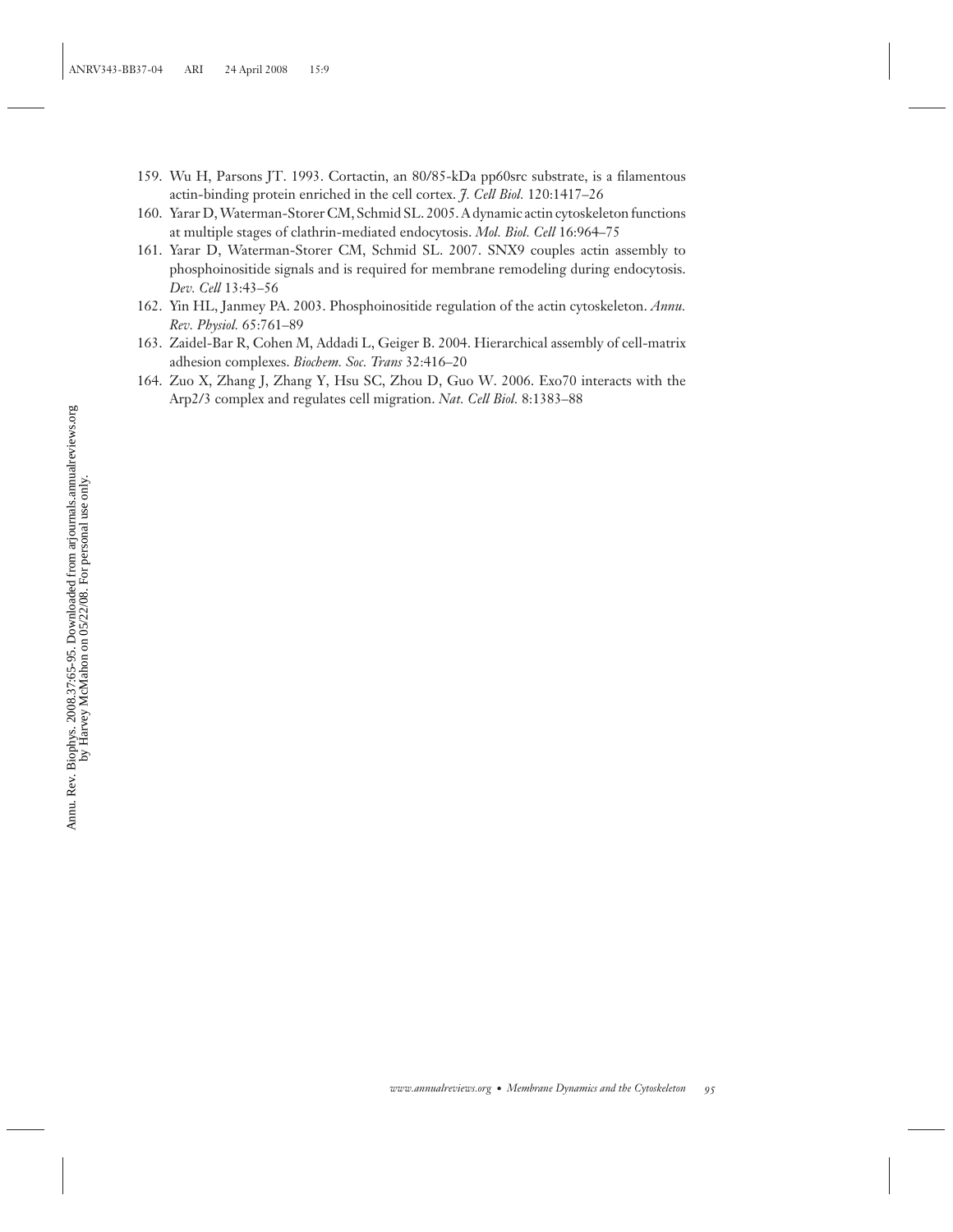## **Contents**

# $\mathbf{A}$

**Annual Review of Biophysics**

**Volume 37, 2008**

| Frontispiece                                                                                                                                                   |
|----------------------------------------------------------------------------------------------------------------------------------------------------------------|
| The Search for Folding Intermediates and the Mechanism<br>of Protein Folding                                                                                   |
| How Translocons Select Transmembrane Helices                                                                                                                   |
| Unique Rotary ATP Synthase and Its Biological Diversity                                                                                                        |
| Mediation, Modulation, and Consequences<br>of Membrane-Cytoskeleton Interactions                                                                               |
| Metal Binding Affinity and Selectivity in Metalloproteins:<br><b>Insights from Computational Studies</b>                                                       |
| Riboswitches: Emerging Themes in RNA Structure and Function                                                                                                    |
| Calorimetry and Thermodynamics in Drug Design                                                                                                                  |
| Protein Design by Directed Evolution                                                                                                                           |
| PIP <sub>2</sub> Is A Necessary Cofactor for Ion Channel Function:<br>How and Why?                                                                             |
| RNA Folding: Conformational Statistics, Folding Kinetics,<br>and Ion Electrostatics                                                                            |
| Intrinsically Disordered Proteins in Human Diseases: Introducing<br>the $D^2$ Concept<br>Vladimir N. Uversky, Christopher J. Oldfield, and A. Keith Dunker 215 |
| Crowding Effects on Diffusion in Solutions and Cells                                                                                                           |